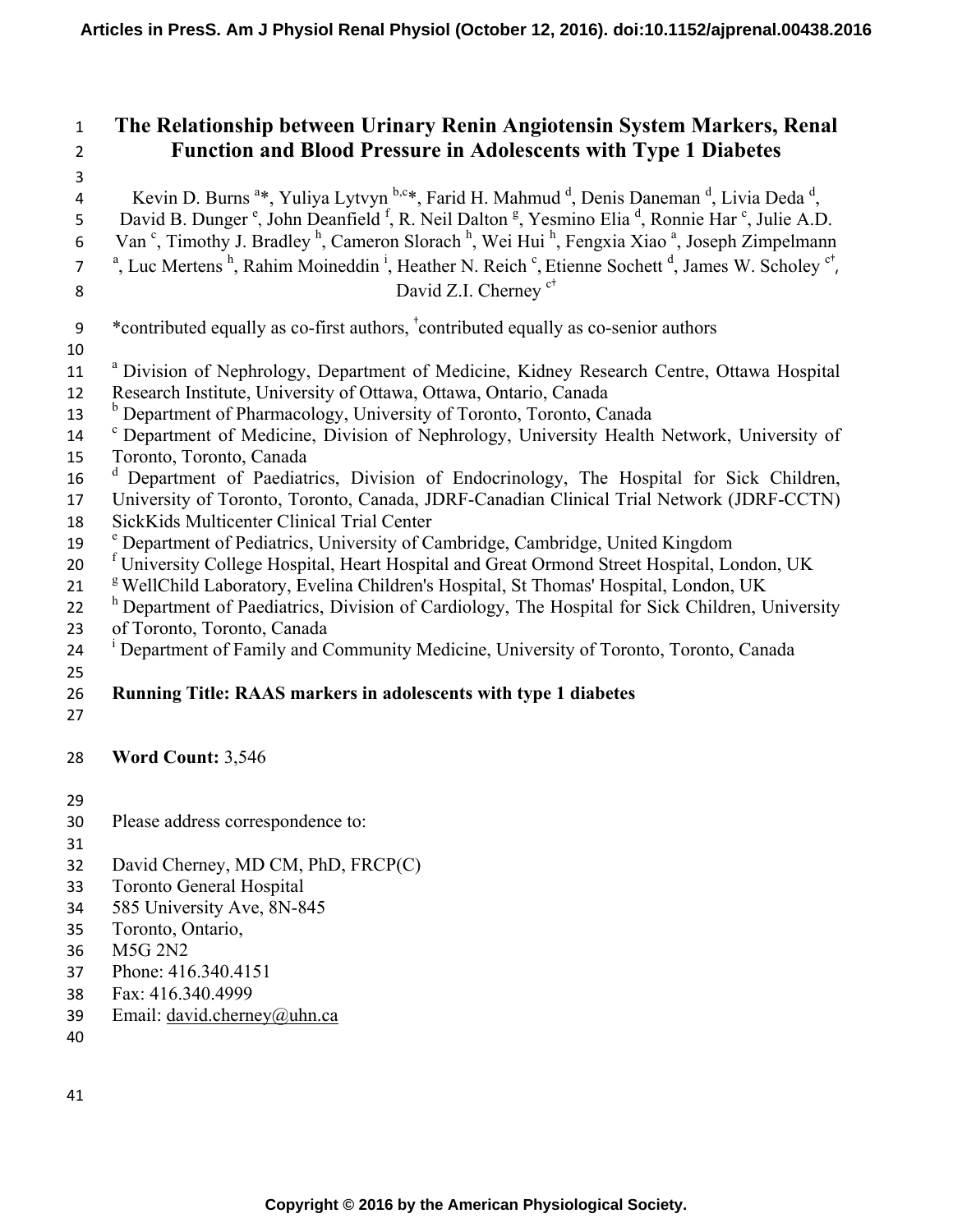#### **ABSTRACT:**

**Aims:** The relationship between the renal renin-angiotensin aldosterone system (RAAS) and cardiorenal pathophysiology is unclear. Our aims were to assess (1) levels of urinary RAAS components and (2) the association between RAAS components and HbA1c, urine albumin/creatinine ratio (ACR), estimated glomerular filtration rate (eGFR) and blood pressure in otherwise healthy adolescents with type 1 diabetes mellitus (TID) vs. healthy controls (HC).

**Methods:** Urinary angiotensinogen and ACE2 levels, activity of ACE and ACE2, blood pressure (BP), HbA1c, ACR and eGFR were measured in 65 HC and 194 T1D from the Adolescent Type 1 Diabetes Cardio-Renal Intervention Trial (AdDIT).

**Results:** Urinary levels of all RAAS components were higher in T1D vs. HC (p<0.0001). Higher HbA1c was associated with higher urinary angiotensinogen, ACE2, and higher activity of ACE and ACE2 (p<0.0001, p=0.0003, p=0.003 and p=0.007 respectively) in T1D. Higher ACR 54 (within the normal range) was associated with higher urinary angiotensinogen ( $p<0.0001$ ) and ACE activity (p=0.007), but not with urinary ACE2 activity or ACE2 levels. These observations were absent in HC. Urinary RAAS components were not associated with BP or eGFR in T1D or HC.

**Conclusions:** Otherwise healthy adolescents with T1D exhibit higher levels of urinary RAAS components compared to HC. While levels of all urinary RAAS components correlate with HbA1c in T1D, only urinary angiotensinogen and ACE activity correlate with ACR, suggesting that these factors reflect an intermediary pathogenic link between hyperglycemia and albuminuria within the normal range.

**Key Words:** type 1 diabetes, ACE, ACE2, hyperglycemia, albumin to creatinine ratio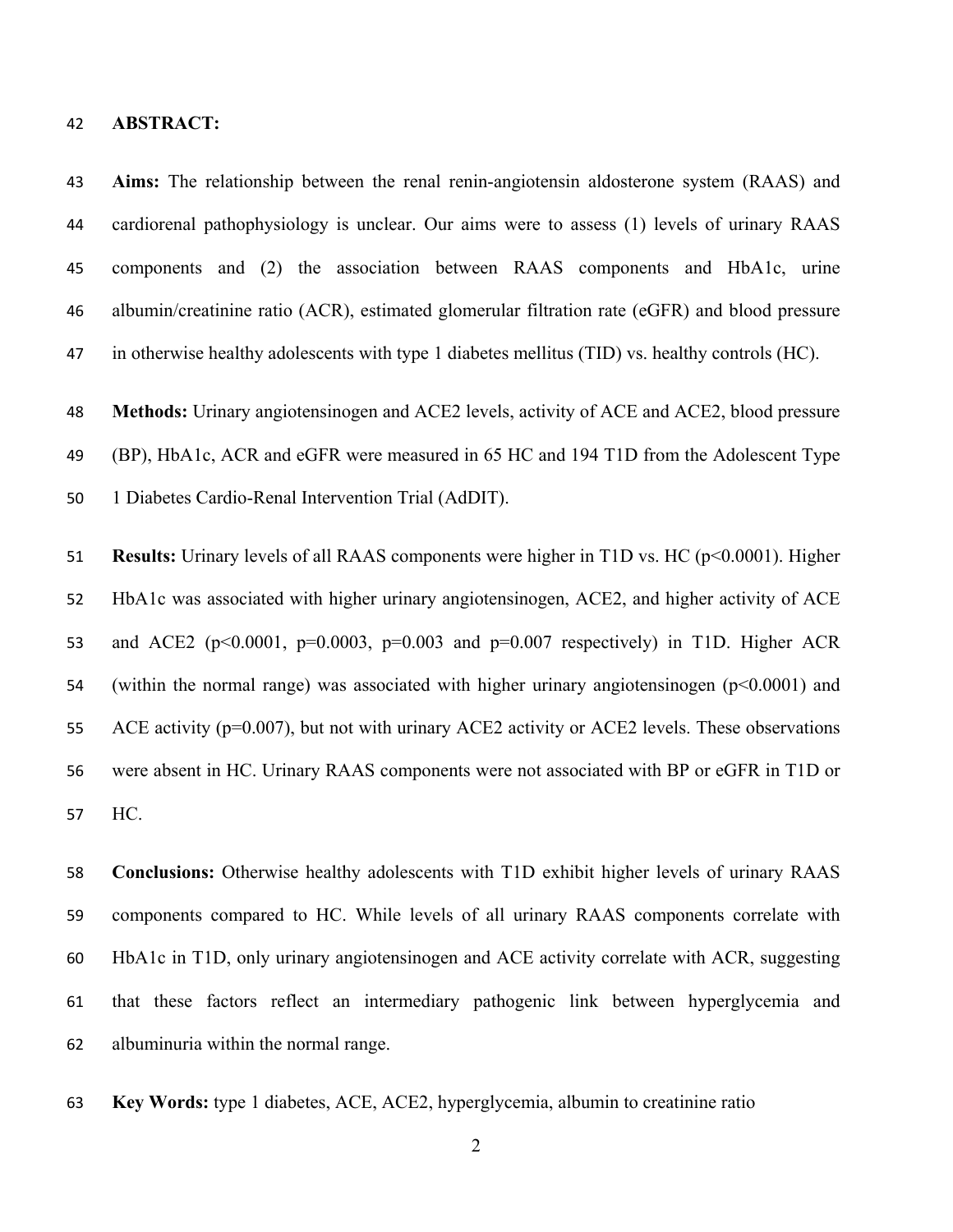## 64 **ABBREVIATIONS:**

| <b>ACE</b>       | <b>Angiotensin Converting Enzyme</b>                       |
|------------------|------------------------------------------------------------|
| ACE <sub>2</sub> | Angiotensin Converting Enzyme 2                            |
| <b>ACR</b>       | Albumin to Creatinine Ratio                                |
| AdDIT            | Adolescent Type 1 Diabetes Cardio-Renal Intervention Trial |
| Ang I            | Angiotensin I                                              |
| Ang II           | Angiotensin II                                             |
| <b>BMI</b>       | <b>Body Mass Index</b>                                     |
| <b>BP</b>        | <b>Blood Pressure</b>                                      |
| <b>CV</b>        | Coefficient of Variation                                   |
| <b>DBP</b>       | Diastolic Blood Pressure                                   |
| DM               | Diabetes Mellitus                                          |
| eGFR             | <b>Estimated Glomerular Filtration Rate</b>                |
| HbAlc            | Hemoglobin A1c                                             |
| HC               | <b>Healthy Controls</b>                                    |
| HDL cholesterol  | High-Density Lipoprotein Cholesterol                       |
| <b>HR</b>        | <b>Heart Rate</b>                                          |
| LDL cholesterol  | Low-Density Lipoprotein Cholesterol                        |
| <b>MAP</b>       | <b>Mean Arterial Pressure</b>                              |
| <b>NS</b>        | Not Statistically Significant                              |
| <b>RAAS</b>      | Renin-Angiotensin Aldosterone System                       |
| <b>SBP</b>       | <b>Systolic Blood Pressure</b>                             |
| <b>SD</b>        | <b>Standard Deviation</b>                                  |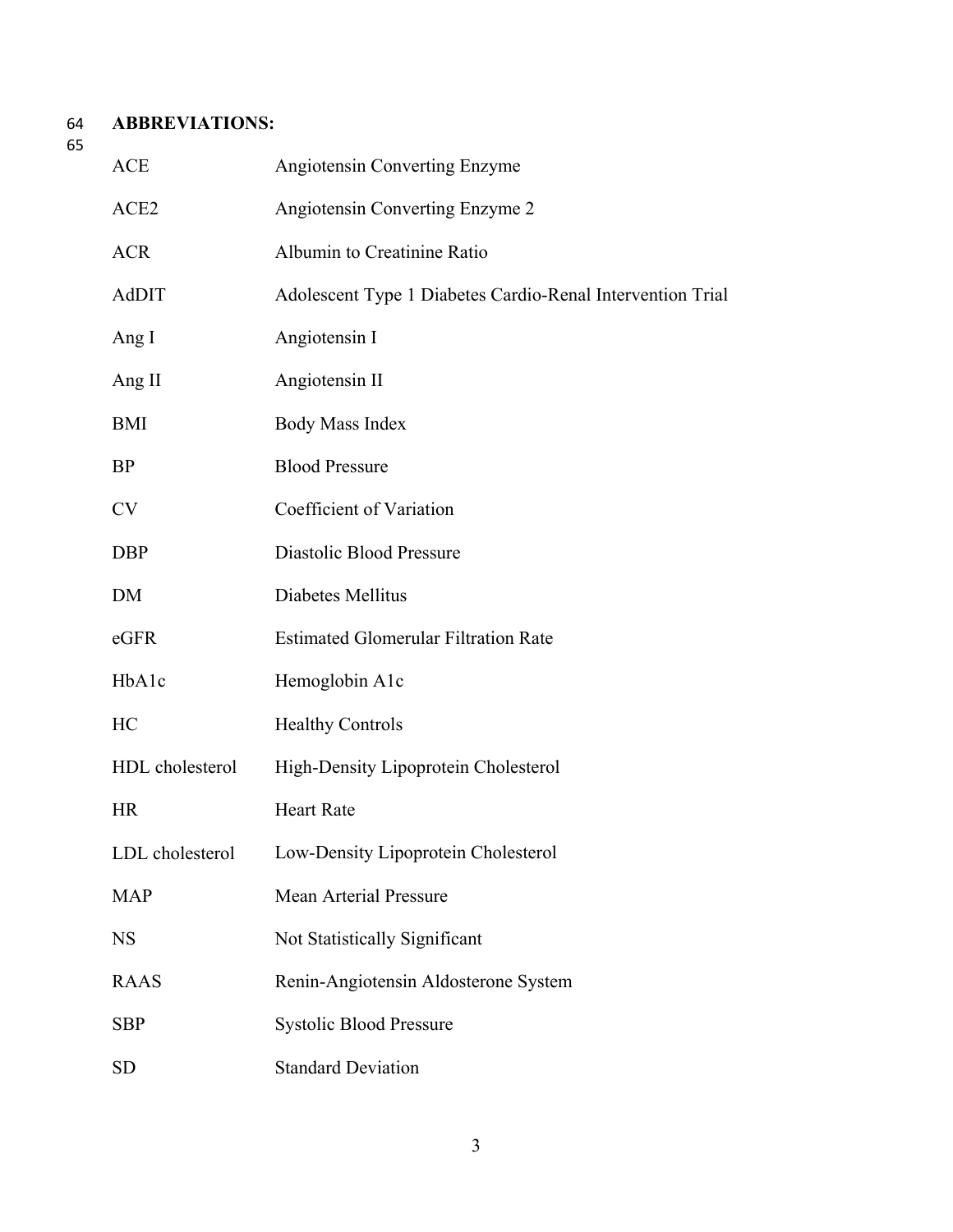|                                                                                                                                                                                                                              | $\ensuremath{\mathsf{TID}}$ | Type 1 Diabetes Mellitus                   |
|------------------------------------------------------------------------------------------------------------------------------------------------------------------------------------------------------------------------------|-----------------------------|--------------------------------------------|
|                                                                                                                                                                                                                              | $\tt TID-H$                 | Type 1 Diabetes Mellitus - Hyperfiltration |
|                                                                                                                                                                                                                              | $\tt TID-N$                 | Type 1 Diabetes Mellitus - Normofiltration |
|                                                                                                                                                                                                                              | T <sub>2</sub> D            | Type 2 Diabetes Mellitus                   |
| 66<br>67<br>68<br>69<br>$70\,$<br>$71\,$<br>$72\,$<br>73<br>74<br>75<br>$76\,$<br>$77\,$<br>78<br>79<br>$80\,$<br>$81\,$<br>82<br>83<br>84<br>85<br>86<br>87<br>88<br>89<br>90<br>$91\,$<br>92<br>93<br>94<br>95<br>96<br>97 |                             |                                            |
| 98<br>99<br>100                                                                                                                                                                                                              |                             |                                            |
| $101\,$                                                                                                                                                                                                                      |                             |                                            |
| 102<br>103                                                                                                                                                                                                                   |                             |                                            |
|                                                                                                                                                                                                                              |                             |                                            |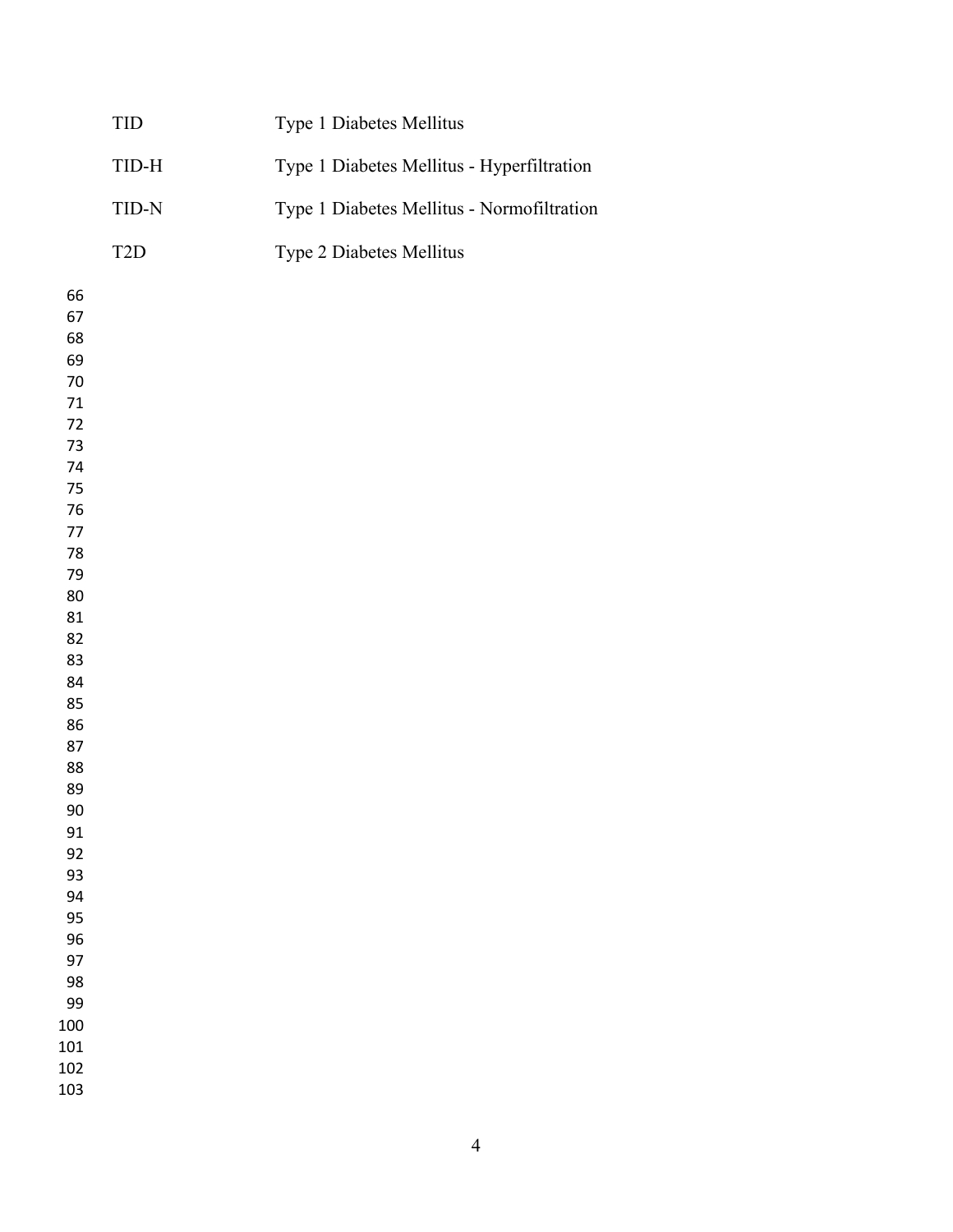#### **INTRODUCTION:**

While systemic components of the renin-angiotensin aldosterone system (RAAS) are downregulated in diabetes mellitus (DM) (21), the intrarenal RAAS is activated thereby playing an important role in the pathogenesis of diabetic nephropathy through increased intraglomerular pressure and hyperfiltration, and stimulation of tubulointerstitial fibrosis (4). Increased angiotensinogen produced in the proximal tubule cells is converted to Angiotensin I (Ang I) by renin (11). Subsequently, the abundance of angiotensin converting enzyme (ACE) in the proximal tubule cells favours the conversion of Ang I to Ang II. Increased intrarenal Ang II is associated with diabetic nephropathy in rats (12), which chronically induces hyperfiltration, proteinuria and injury to glomerular endothelium, basement membrane and podocytes (36). Angiotensin-converting enzyme 2 (ACE2) is another component of the RAAS that degrades angiotensin II (Ang II) to the Ang(1-7) fragment (28). Similar to other RAAS components, ACE2 is highly expressed in the kidney (28). However, in contrast with Ang II, ACE2 may be renal protective (41). As reviewed elsewhere, deletion of the *Ace2* gene leads to the activation of oxidative stress pathways (38) and the development of *de novo* glomerulosclerosis in mice (27) and pharmacologic inhibition of ACE2 worsens experimental diabetic nephropathy (29).

Given the role of RAAS activation in the pathogenesis of diabetic nephropathy, the quantification of intrarenal RAAS activation in humans may help to identify patients at higher risk of renal complications. RAAS components, such as angiotensinogen and ACE2, are detectable in human urine (19) and serum (33) and urinary enzymatic activity of ACE and ACE2 can also be measured (6). Urinary angiotensinogen is increased in patients with type 2 diabetes (T2D) compared to healthy controls (HC), and progressively increases as patients transition from normo- to micro- to macro-albuminuria (25). Similarly, in small studies involving children and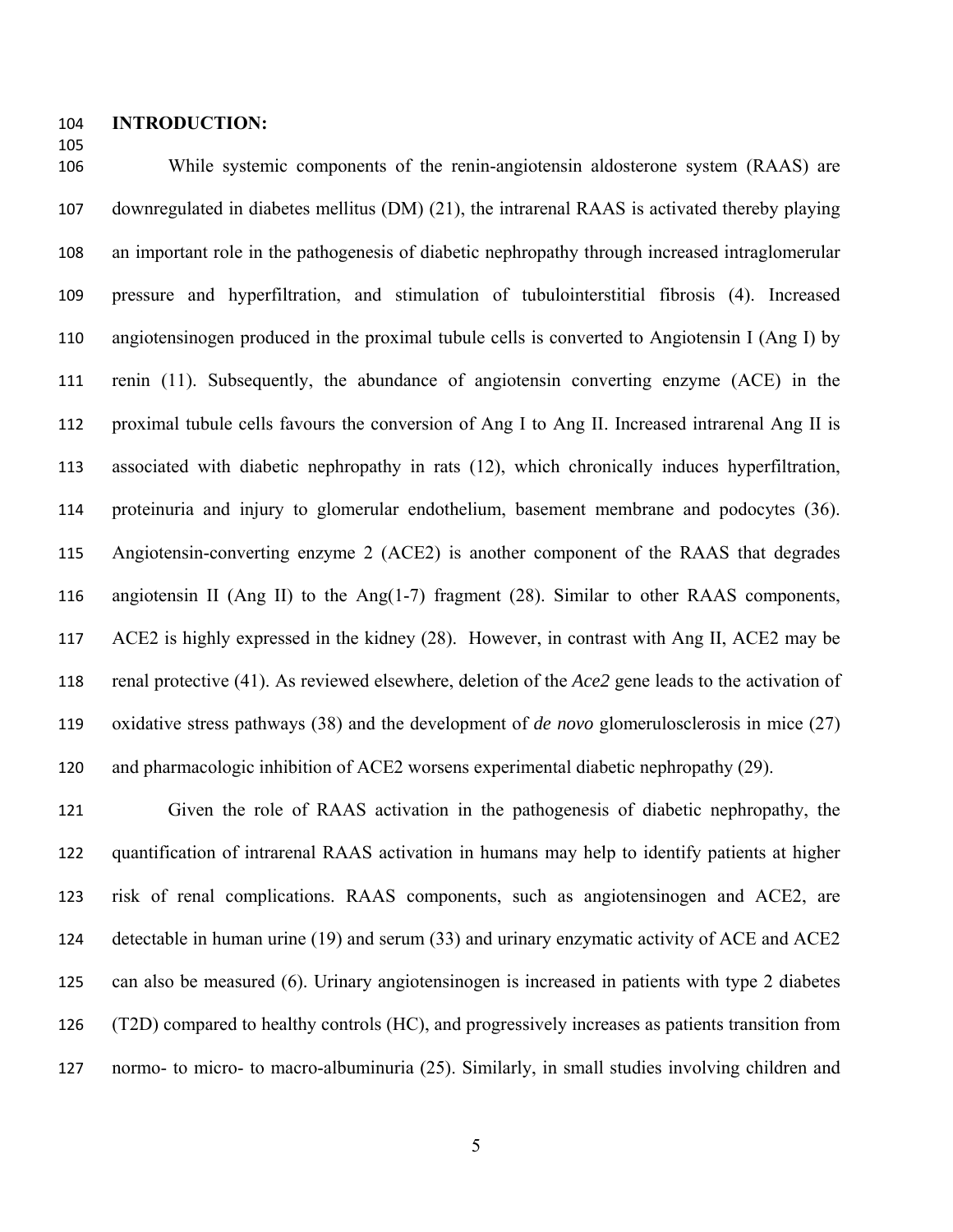young adults with type 1 diabetes (T1D) urinary angiotensinogen levels are increased compared to HC (23, 30). Moreover, angiotensinogen levels in children with T1D are positively associated with ambulatory blood pressure (30). Urine ACE2 protein and activity levels have also been shown to be elevated in adults with uncomplicated T1D (6). In the setting of chronic kidney disease, renal transplant patients with diabetes and patients with heart failure exhibit higher urinary ACE2 protein levels (14, 33, 39). In adults with T2D, Park et al have further demonstrated that urinary ACE2 is increased and independently associated with microalbuminuria (19). In contrast with what is known in adults, less is known about levels of urinary RAAS markers or their relationships with glycemic control or renal/cardiovascular function in cohorts with even earlier subclinical disease, such as in adolescents with T1D.

The objective of this study was to determine if urinary excretion of angiotensinogen and ACE2 protein, as well as urinary ACE and ACE2 enzymatic activity, is elevated in adolescents with uncomplicated T1D compared to HC. We hypothesized that urinary excretion of RAAS markers would be elevated in adolescents with T1D compared to HC and that levels would be further elevated in T1D patients with renal hyperfiltration (eGFR≥135 ml/min/1.73m<sup>2</sup>). We also hypothesized that the highest tertile of ACR within the normal range would be associated with the highest levels of these RAAS markers.

#### **RESEARCH DESIGN AND METHODS:**

*Study Population* 

This was a cross-sectional study involving patients who were recruited from the longitudinal, observational, non-interventional arm of the AdDIT, from clinical sites in the Greater Toronto Area. The Non-Randomized Low-Risk arm of AdDIT is a 4-year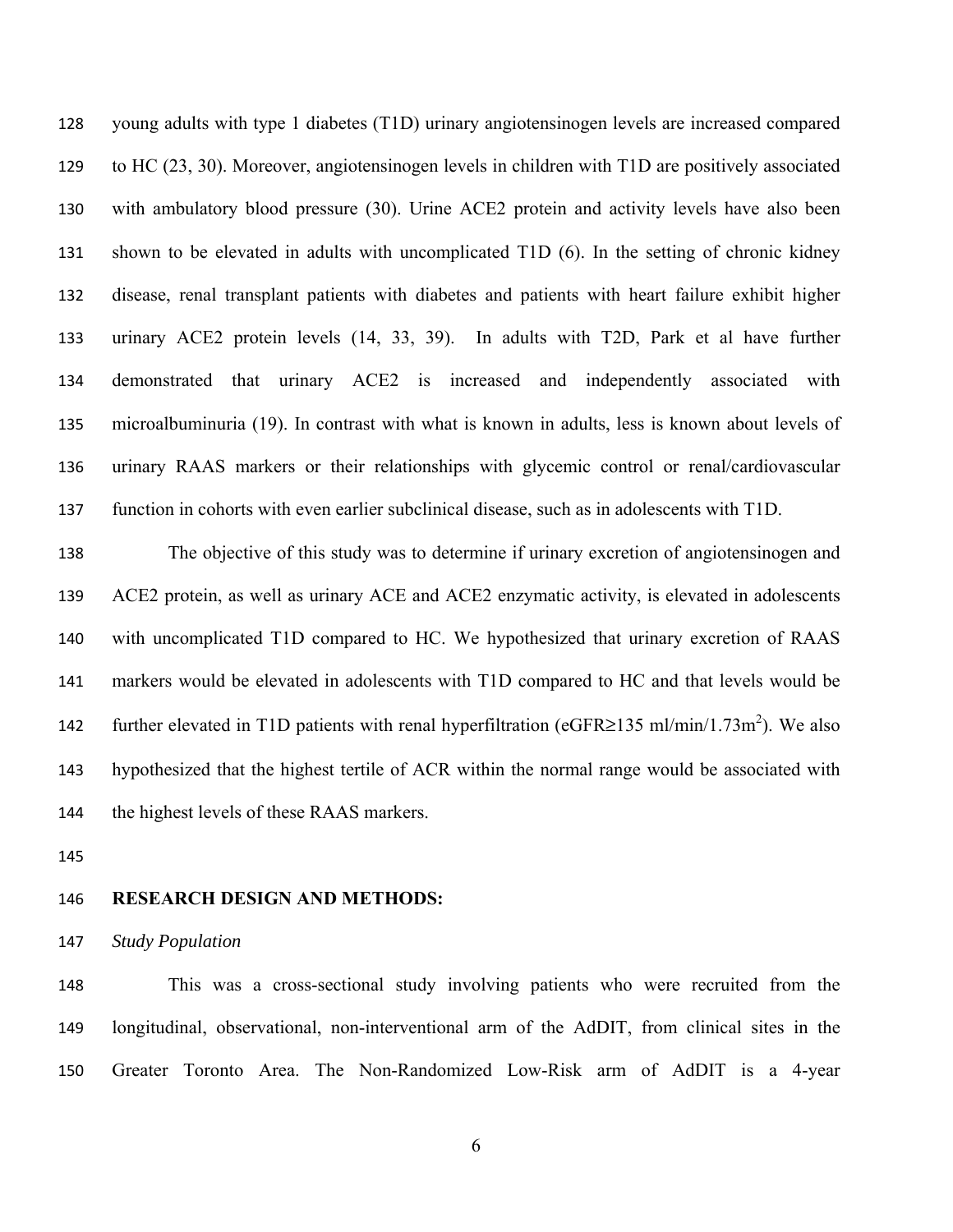observational/natural history study, following adolescents at low and medium risk of developing microalbuminuria (EudraCT Number: 2007-001039-72). High-risk adolescents were recruited into the AdDIT Interventional Study (http://www.clinicaltrials.gov/ct2/show/NCT01581476), which was designed to examine the effect of ACE inhibitors and statins on clinical endpoints. Our cross-sectional study did not include participants involved in the intervention trial. However as an ancillary component of Non-Randomized Low-Risk arm of AdDIT we also included high-risk subjects who chose not to enter the AdDIT Intervention Study.

A cross-sectional analysis was conducted using the blood and urine samples collected from 194 T1D and 65 HC participants from the AdDIT trial (1). Inclusion/exclusion criteria have been described elsewhere (8). In brief, the study population consists of 11 to 16 years old adolescents inclusively, who achieved a minimum of Tanner stage 2 for puberty and could not be taking anti-hypertensive or lipid-lowering agents or medications that interfere with the RAAS. All patients were on a multiple insulin dose regimen or on an insulin pump at the time of the screening visit. HC were recruited through local advertisements as similar aged volunteers, who were not on any vasoactive medications, had no previous history of familial hyperlipidemia, diabetes, obesity, hypertension, or any other significant cardiac, renal or systemic disease and normal cardiac anatomy and function by screening echocardiogram, as described elsewhere (8). The Hospital for Sick Children Research Ethics Board, Credit Valley Hospital Ethics Forum and Markham-Stouffville Research Ethics Board approved the protocol and the consent procedure. Written informed consent was obtained from the legal guardian/next of kin/caretakers of minors aged 15 and younger, while the minors provided assent. All subjects aged 16 with capacity to understand the study information, gave complete written and informed consent to participate in the study.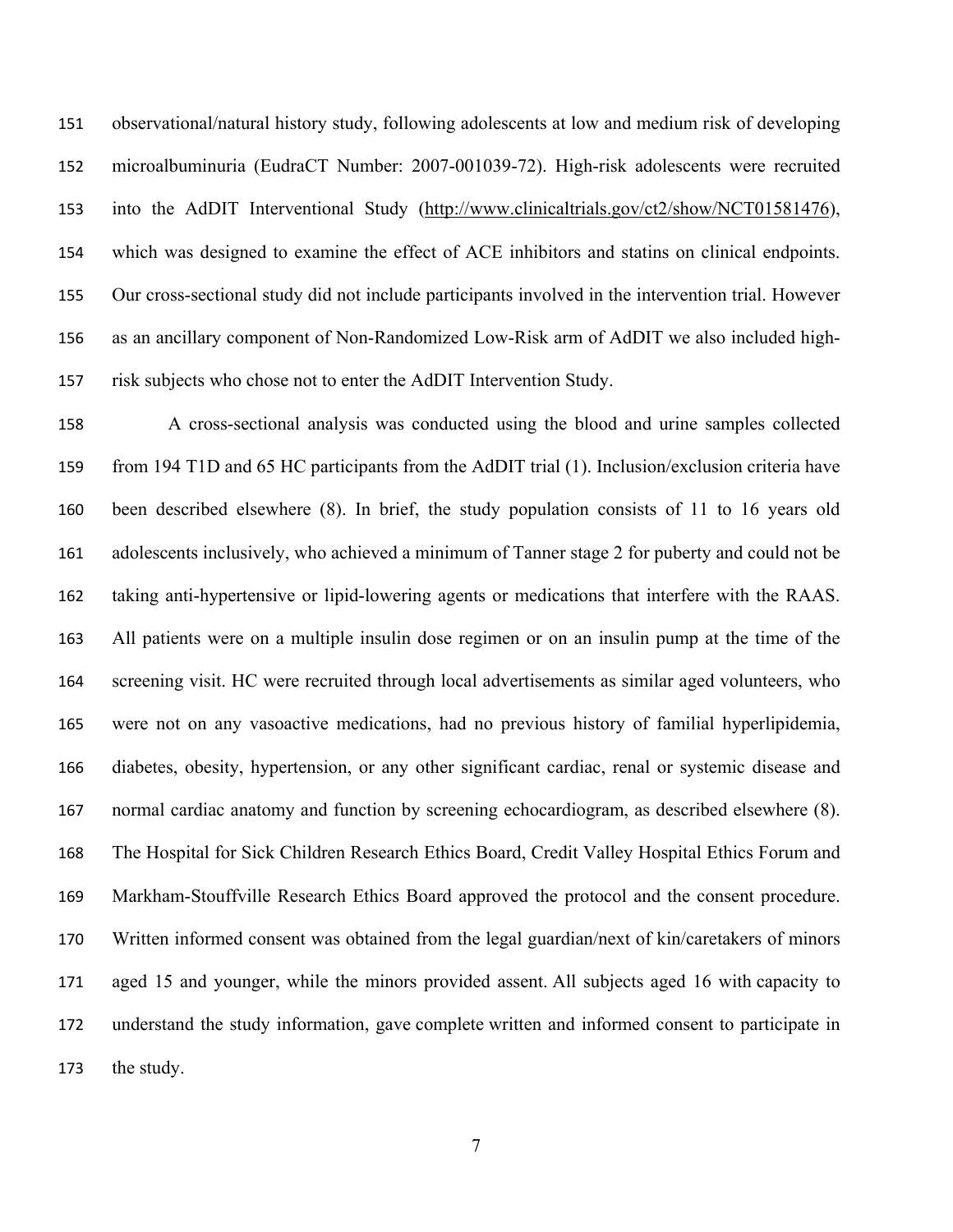*Clinical Assessment* 

For adolescents with T1D, data on chronological age, age at diabetes onset, and duration of diabetes were collected. For all subjects, height was measured by a wall-mounted stadiometer and weight by electronic scales and resting heart rate and right brachial blood pressure was measured using an age-appropriate cuff and averaging 3 readings with an automated DINAMAP® sphygmomanometer (Critikon, Tampa, Florida, USA). Systolic and diastolic blood pressures (SBP and DBP respectively) were also converted to z-scores for age, sex and height. For all 194 T1D and 65 HC that underwent the same baseline clinical assessment, fasting blood samples were collected for glucose, HbA1c measurements, lipid profiles (total cholesterol, HDL [high-density lipoprotein] cholesterol, LDL [low-density lipoprotein] cholesterol and triglycerides) and serum cystatin C was used to calculate estimated glomerular filtration rate (eGFR) (8).

#### *Sample Collection and Analytical Methods*

The enzyme activities of urinary ACE2 and ACE were measured using synthetic substrates as previously reported (39). The amount of ACE2 present in urine specimens was quantified using a commercial ELISA kit (Cat. No. AG-45A- 0022EK-KI01, AdipoGen, Seoul, Korea) according to the protocol provided by the supplier (http://www.adipogen.com/ag-45a-0022/ace2-human-elisa-kit.html). A standard curve was generated by performing 1:2 serial dilutions of human recombinant ACE2 (50 ng/ml), provided with the kit, with the limit of detection ranging from 0.391 to 25 ng/mL. In preliminary experiments, the average intra-assay coefficient of variation (CV) for the assay was 2.9%, and the average inter-assay CV was 8.7%. For urinary angiotensinogen measurements, a commercial ELISA kit was used (Immuno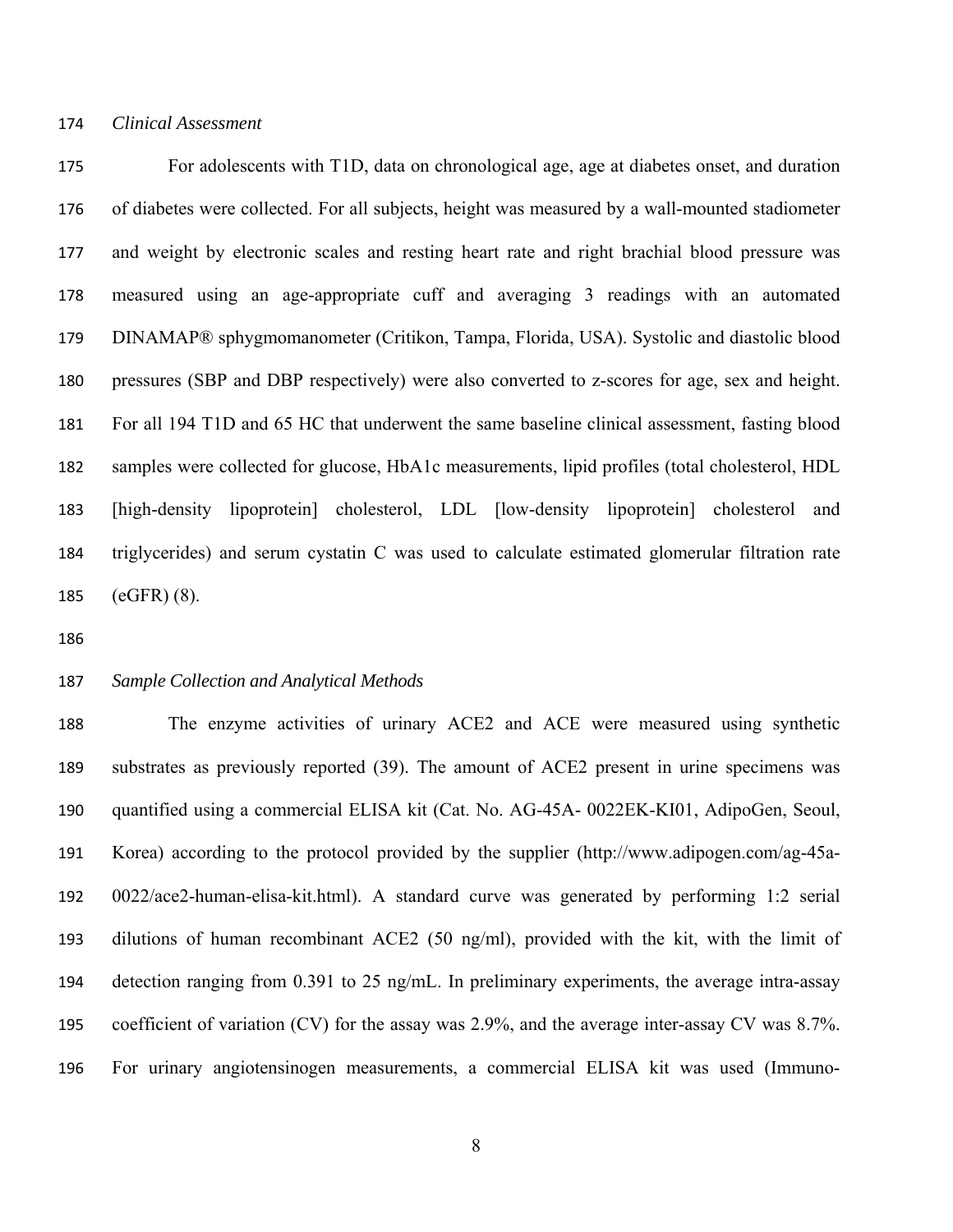Biological Laboratories Co., Ltd., Takasaki-Shi, Gunma, Japan; Code No. 27412), with a 198 detection limit from 0.313 ng/mL to  $\sim$ 20 ng/mL. In preliminary experiments, the intra-assay CV was 3.46%, and inter-assay CV was 7.93%. All urinary RAAS measures were corrected for urine creatinine concentration.

#### *Renal Assessments*

The mean of 2 ACR measures obtained from 2 sets of 3 early-morning urine samples was obtained and adjusted on a log ACR scale using age, diabetes duration, sex and the coefficients from the ORPS linear regression model (1). The T1D participants were divided into the following adjusted ACR tertiles: (1) 64 patients in low ACR tertile (<0.8 mg/mmol), (2) 77 patients in the middle ACR tertile (0.8-1.2 mg/mmol), and (3) 53 patients in the high ACR tertile (>1.2 mg/mmol). The tertile boundaries were determined based on preliminary data from the ORPS cohort which predicted the risk for development of microalbuminuria (1). All urine and blood samples were obtained during the screening phase of the study. As in our previous work, 211 eGFR was calculated using the Larsson's formula GFR = 77.24 x Cys C<sup>-1.2623</sup>, where cystatin C was measured by laser immunonephelometry (Dade Behring) (8). T1D adolescent participants were also subdivided into a normofiltration (TID-N) and a hyperfiltration (TID-H) group, where 214 hyperfiltration was defined as eGFR  $\geq$ 135 mL/min/1.73m<sup>2</sup>.

*Statistical Analysis* 

217 Normally distributed data are presented as mean  $\pm$  standard deviation (SD). Non-normally distributed data are presented as median and interquartile range. RAAS markers were log transformed in order to stabilize the variance. *Between-group* comparisons of baseline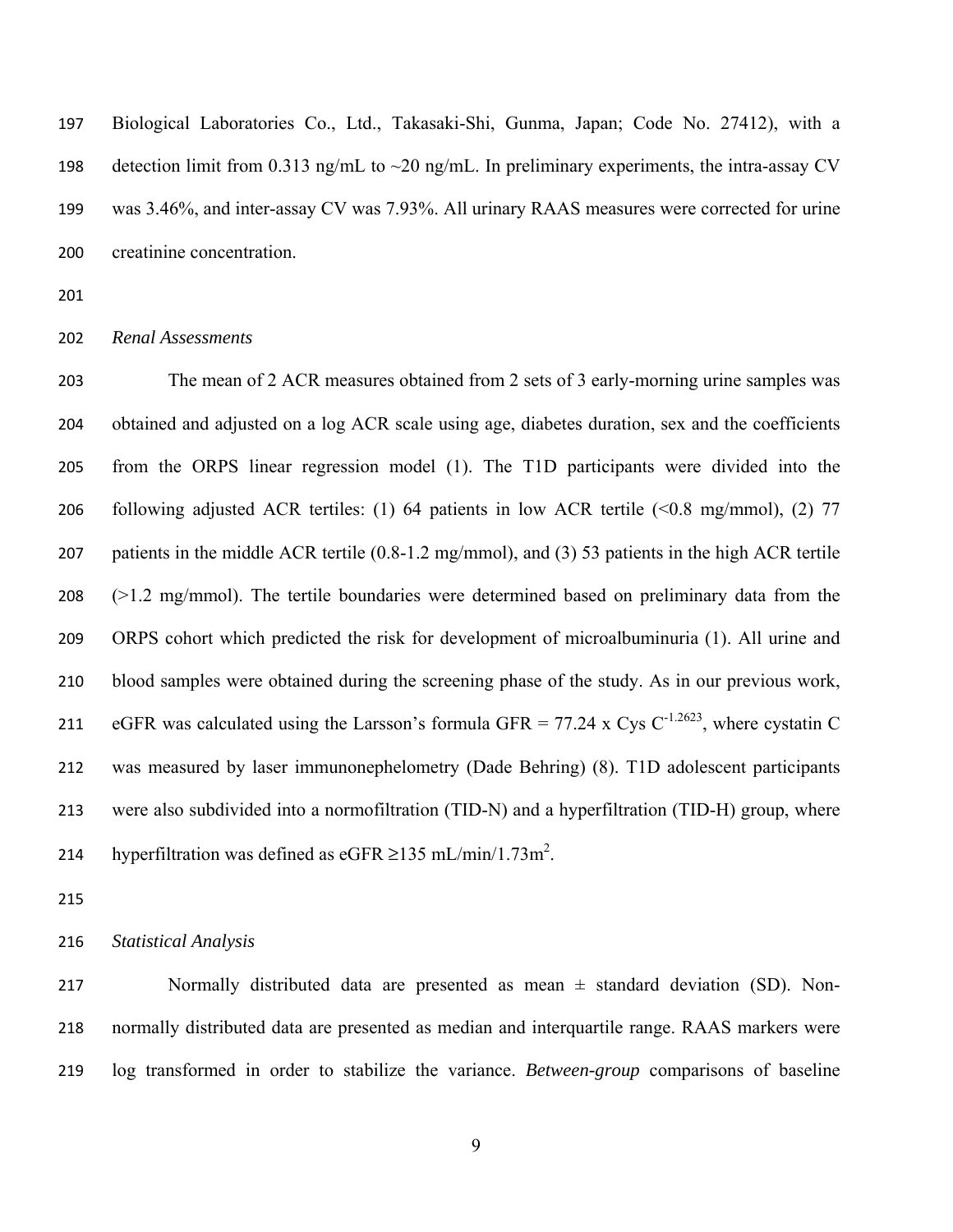parameters in T1D vs. HC groups were made using t-tests for normally distributed data and the Mann-Whitney U test was used for non-normally distributed data. To determine the association 222 between the RAAS parameters with blood glucose, HbA1c and ACR, a multivariate regression analysis was first used. About 30% of patients in our cohort had undetectable RAAS marker measurements. Replacing a large number of undetectable values with zero could lead to a downward biased estimate of the slope coefficient in the regression analysis. We therefore used a TOBIT analysis, which is a censored regression model designed to estimate linear relationship between variables taking into account the undetectable dependent variable (7). The TOBIT analysis adjusted for below detection levels of respective RAAS markers along with adjustment for age, gender, BMI z score, T1D duration and HDL cholesterol (7). Spearman correlation coefficient was used to determine an association between non-normal outcomes. Statistical 231 significance was defined as  $p<0.0125$  to account for the effect of multiple comparisons. All statistical analyses were performed using SAS v9.4 and GraphPad Prism software (version 5.0).

#### **RESULTS:**

*Baseline characteristics* 

The 194 T1D and 65 HC adolescent participants included in this cross-sectional analysis from the Adolescent Type 1 Diabetes Cardio-Renal Intervention Trial (AdDIT) were normotensive and normoalbuminuric. Baseline parameters, such as gender distribution, age, blood pressure, eGFR and ACR were similar between HC and T1D adolescents (Table 1). T1D participants had a higher z-score body mass index compared to HC. Of the 194 T1D patients, 132 exhibited normofiltration (68%) and 62 hyperfiltration (32%). HbA1c, plasma glucose and plasma HDL cholesterol were higher in T1D compared to HC.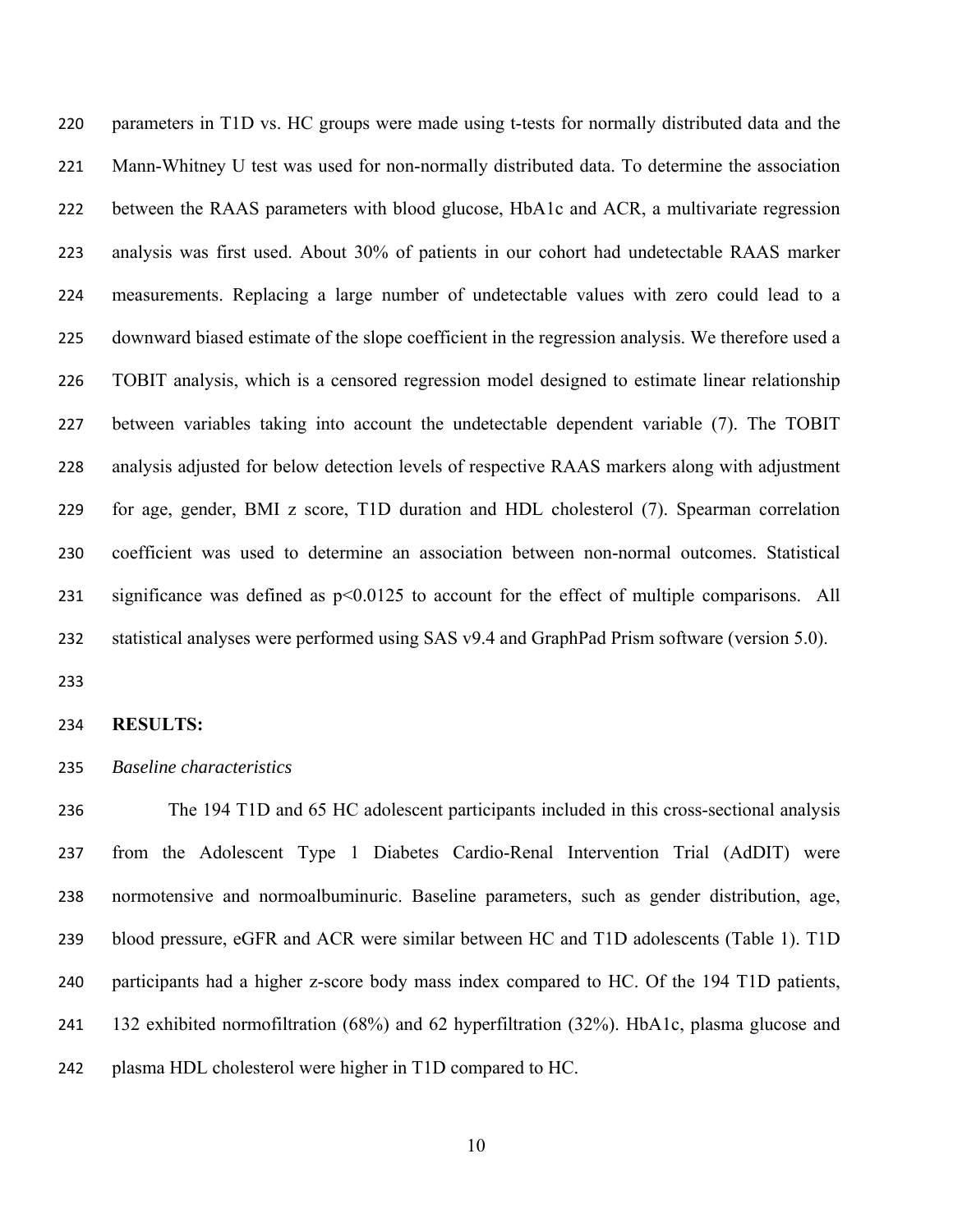*Urinary levels of ACE2 and angiotensinogen and enzyme activity of ACE and ACE2 in the HC and T1D cohorts* 

Urinary ACE2 activity and urinary ACE2 protein levels, as well as ACE activity and angiotensinogen were elevated in the T1D group vs. HC (Table 1, Figure 1). There were no significant differences observed in the RAAS components between the 3 ACR tertiles (Figure 2) or when comparing T1D-N and T1D-H groups (Figure 3).

#### *Urinary RAAS markers, plasma glucose and HbA1c in HC and T1D cohorts*

In the T1D cohort, higher plasma glucose at the time of urine sample collection 253 correlated with log urinary ACE activity  $(β=0.03, p<0.0001)$  (Table 2). Higher HbA1c was also 254 correlated with higher log urinary angiotensinogen ( $\beta$ =0.14,  $p$ <0.0001), log urinary ACE activity 255 ( $\beta$ =0.80, p=0.003), log urinary ACE2 activity ( $\beta$ =0.31, p=0.007) and urinary ACE2 levels 256 ( $\beta$ =0.13, p=0.0003). These associations were significant after correcting for below detection levels of RAAS markers, age, gender, BMI z-score, T1D duration and HDL cholesterol. None of the relationships were present in HC.

*The relationship between urinary RAAS components with ACR, renal function and blood pressure in the T1D and HC cohorts* 

After correcting for below detection levels of RAAS markers, age, gender, BMI z-score, T1D duration and HDL cholesterol, higher log ACR levels were correlated with higher log 264 angiotensinogen ( $\beta$ =0.50, p<0.0001, Table 2) and ACE activity ( $\beta$ =0.26, p=0.007) in T1D 265 adolescents. In contrast, log ACE2 activity and log ACE2 protein levels were not significantly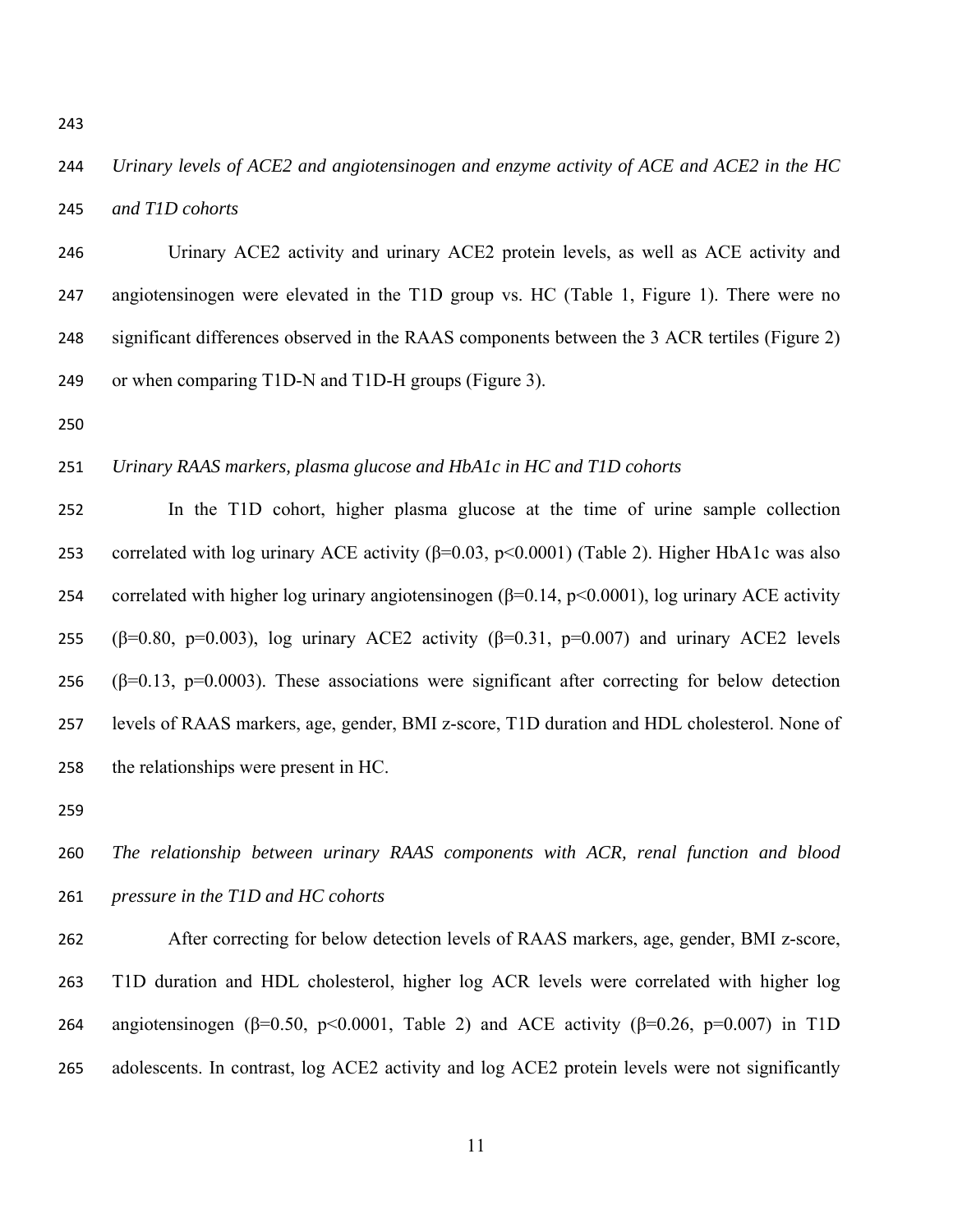associated with log ACR after correcting for the covariates mentioned above. None of these relationships were significant in the HC group. Urinary RAAS components were not associated with eGFR or blood pressure in either group (Table 3).

#### **DISCUSSION:**

Current methods to identify young patients with T1D at the highest risk of developing renal and cardiovascular complications remain limited prior to the onset of GFR decline, microalbuminuria or hypertension. It is perhaps for this reason that untargeted approaches using available agents such as ACE inhibitors and angiotensin receptor blockers in patients with uncomplicated disease have been unsuccessful, since the overall risk of complications over 5-10 years remains relatively low. It is therefore important to develop earlier pre-clinical markers of complications, so that higher risk patients can potentially be identified sooner after diagnosis and thereby targeted for earlier and perhaps even preventative therapies. It has been reported that the highest tertile of normoalbuminuria below the threshold for microalbuminuria in adolescents with T1D may identify a subgroup of patients at higher risk of subsequent progression to microalbuminria (13). However, the physiological factors that promote these early pre-clinical changes in urinary albumin excretion remain unclear.

Our first major novel observation in this large cohort of adolescent patients with T1D was the significantly higher levels of urinary ACE activity, ACE2 activity and ACE2 protein excretion in the T1D cohort compared to HC. In addition, as reported by Soltysiak et al in smaller cohort, urinary angiotensinogen levels were significantly higher in adolescents with T1D compared to HC (30). Previous studies have primarily focused on older patients with T2D, especially those with established nephropathy, and have reported that these patients have elevated levels of urinary RAAS markers. Previous reports have also demonstrated elevated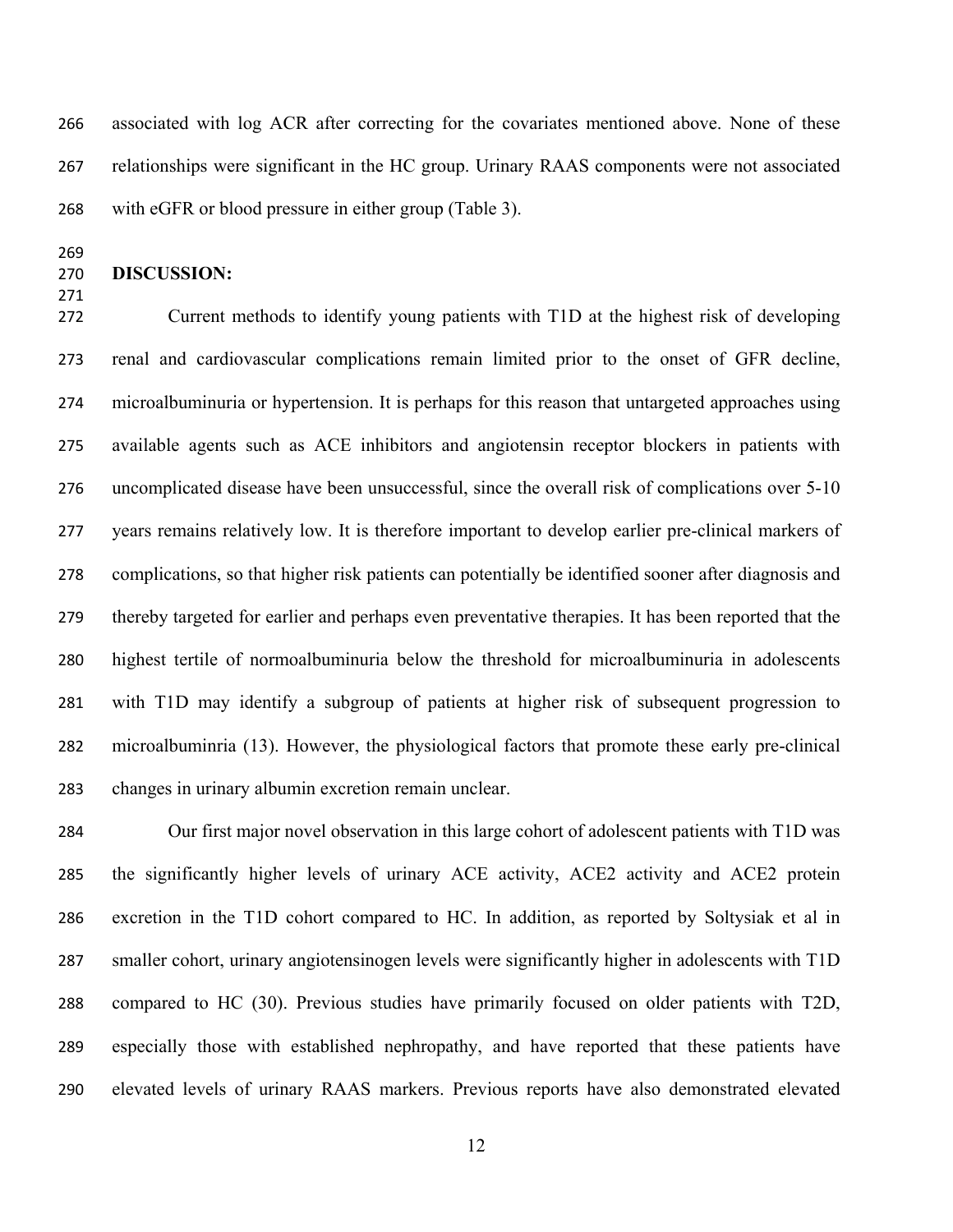urinary RAAS mediator excretion rates in adults with T1D compared to HC (6). Although the clinical implications of this observation need to be further elucidated, higher levels of urinary RAAS markers may reflect intrarenal RAAS activation, potentially leading to effects on albumin excretion as described below. The observation that the urinary excretion of RAAS mediators was higher in T1D participants is especially important in light of the fact that serum levels of RAAS are consistently suppressed in patients with diabetes in the context intrarenal RAAS activation – a phenomenon called "the RAAS paradox" (3, 4, 14). While intrarenal activation of the RAAS despite low systemic levels is incompletely understood, hyperglycemia increases intrarenal angiotensinogen expression and angiotensin II levels through heterogeneous nuclear ribonucleoproteins F and K, reactive oxygen species and hexosamine pathway activation in renal tubular cells (10, 26, 35). Although we were not able to measure RAAS levels in blood in this analysis because of small volumes of blood samples taken in children, our results further reinforce the concept of distinct, directionally opposite levels of RAAS activation in the systemic circulation compared to the intrarenal compartment – suggesting that urinary levels do not simply reflect overflow from blood. Nevertheless, since angiotensinogen has a similar molecular weight as albumin and is also negatively charged, the positive correlation between urinary levels of angiotensinogen and albumin in adolescents with T1D may be related to similarities in glomerular handling, leading to increased excretion of both proteins (22).

Our second observation was that higher HbA1c at the time of the urine sample collection correlated with higher urinary angiotensinogen, ACE activity, ACE2 protein levels and ACE2 activity. Previous *in vitro* studies have demonstrated a relationship between hyperglycemia and activation of the RAAS through increased angiotensinogen and renin mRNA expression (11). In humans, Park et al previously demonstrated that urinary ACE2 levels are associated with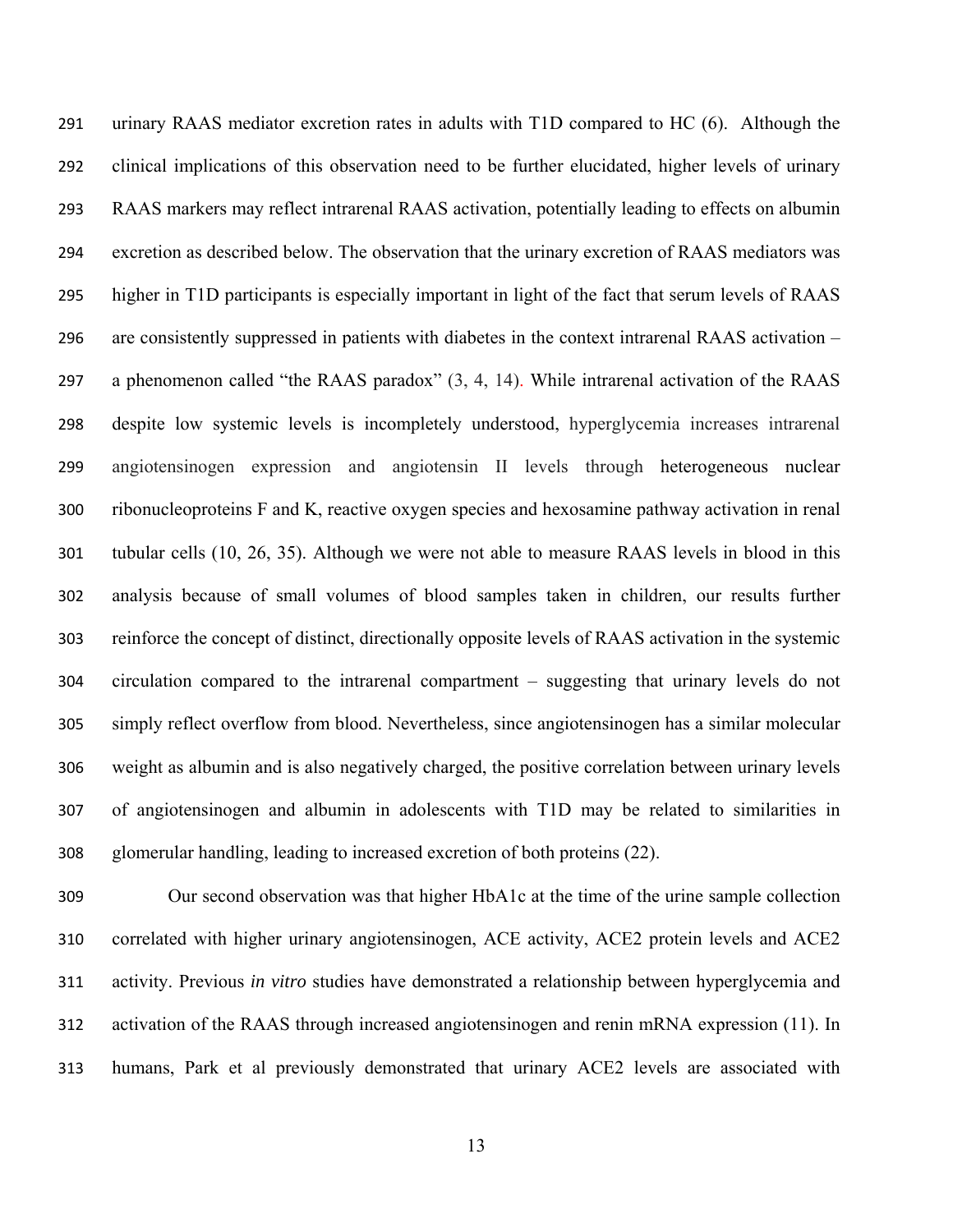metabolic parameters such as HOMA-IR and fasting blood glucose (19). Urinary angiotensinogen and ACE mRNA expression in human renal biopsy tissue are similarly associated with poor glycemic control in patients with T2D (15, 17). Previous experimental work has suggested that the glucose-mediated stimulatory effect on angiotensinogen gene expression in renal proximal tubular cells is mediated by alterations in MAPK signalling, reactive oxygen species and hexosamine biosynthetic pathways (9). Finally, since pharmacologically-induced increased glycosuria during clamped *euglycemia* is associated with higher urinary excretion of RAAS markers, it is possible that it is the increase in glycosuria rather than hyperglycemia that increased the urinary excretion of RAAS markers (5). While we could not determine if increased urinary excretion of RAAS markers was due to the effect of ambient hyperglycemia or the consequent glycosuria (5), the positive correlation between HbA1c and urinary RAAS markers suggests a stimulatory effect on the intrarenal RAAS, which may increase albuminuria. Alternatively, it is possible that injury pathways induced by the diabetic milieu resulted in increased urinary loss of tubular cells, which express RAAS mediators. Future work should therefore determine whether or not urinary RAAS mediators reflect ongoing diabetes-related tubular cell injury (11).

The possible mechanisms leading to increased ACE2 excretion in urine requires additional comment. Previous work has demonstrated that shedding of ACE2 into the urine is mediated by ADAM-17, and is stimulated by Ang II and high glucose. This has been shown in cell culture (40), and the important role of glucose in ACE2 shedding has also been emphasized in studies in Akita mice *in vivo* (24). Therefore the correlation between HbA1C with urinary ACE2 levels in our dataset fits well with this model linking hyperglycemia with urinary ACE2. In this regard, the source of urinary ACE2 likely arises from tubular epithelial cells rather than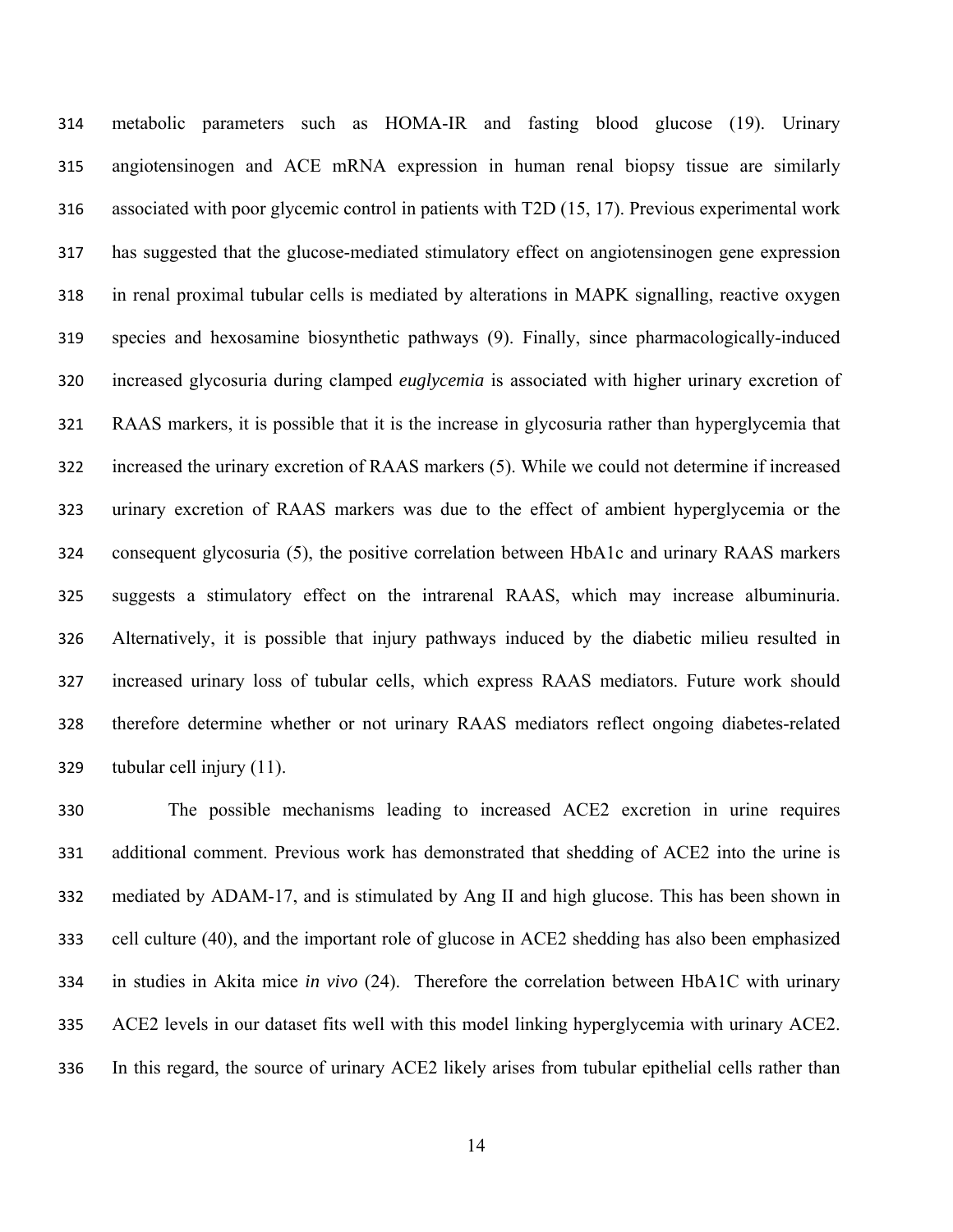systemic filtration, as suggested by experimental studies (37). Future work should consider simultaneous measurements of blood and urine ACE2 levels to better define the source of urinary ACE2 excretion.

Our third major observation was that urinary angiotensinogen and ACE activity were associated with higher levels of albuminuria within the normal range in adolescents with T1D, while such an association was not observed with urinary ACE2 levels or activity. In animal models, deletion of the ACE2 gene exacerbates albuminuria, mesangial matrix deposition, glomerular basement membrane thickening and glomerulosclerosis and administration of human recombinant ACE2 or ANG-(1-7) reduces albuminuria, blood pressure, renal fibrosis, oxidative stress and levels of tissue inflammation (27, 29). In humans, previous studies have reported a significant increase in serum ACE2 activity in male patients with T1D with micro- or macroalbuminuria compared to HC or normoalbuminuric T1D patients (31). In patients with T2D and nephropathy, urinary and renal biopsy mRNA expression of ACE and urinary ACE2 levels are also associated with albuminuria (15, 19, 34), and urinary ACE2 levels are elevated in patients with diabetic nephropathy compared to patients without this complication (14). To our knowledge, the current report represents the first time that urinary angiotensinogen and ACE activity have been associated with ACR within the normal range in adolescents with T1D (42). Consistent with previous studies in other patient cohorts with varying severity of complications, urinary ACE2 levels and activity were not associated with albuminuria in T1D adolescent patients without complications (14, 31). Whether the positive correlation between urinary ACE2 and ACR in other patient cohorts with nephropathy, micro- or macroalbuminuria represents a deleterious effect of ACE2 shedding or instead a compensatory upregulation of this arm of the RAAS activation cascade in response to ACE-Ang II activation is not known. We hypothesize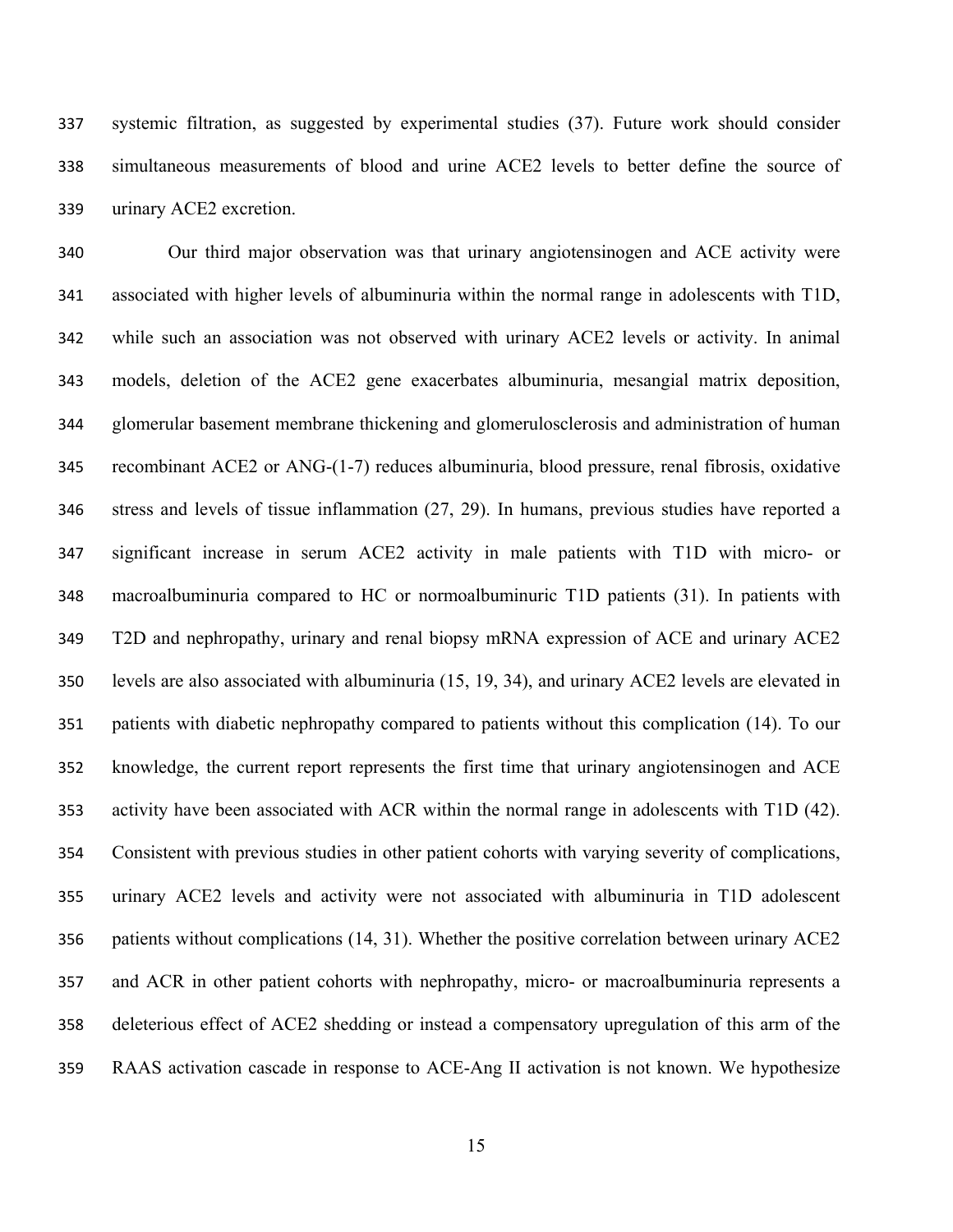that higher urinary ACE2 levels reflect compensatory activation of this pathway in patients with complications related to their diabetes, while such pathways are not yet activated in otherwise healthy patients with diabetes. In future work, it will therefore be important to determine the relationship between urinary RAAS markers and indices of renal risk over time, including the markers of tubular injury, the development of microalbuminuria and GFR slope.

In patients with T2D and baseline renal function impairment, urinary angiotensinogen and ACE mRNA expression obtained from renal biopsy samples are associated with lower eGFR; such an association is not seen in patients with preserved renal function (15, 17). Urinary ACE and ACE2 levels in patients with T2D also correlate with renal function impairment, and urinary ACE2 is associated with progressive eGFR decline (34). In contrast to previous observations in cohorts with renal impairment, in our otherwise healthy cohort of adolescents with T1D, we did not detect a correlation between eGFR and urinary RAAS markers. Furthermore, and in contrast with experimental models of diabetes (2, 3, 16, 32), patients with the earliest renal hemodynamic abnormality – renal hyperfiltration – did not exhibit higher levels of urinary RAAS markers. Therefore, the relationship between urinary RAAS markers and eGFR may be modified with a longer diabetes duration.

In light of the relationship between the RAAS and systemic vascular function in patients with T2D (17), (15), (19), we anticipated that higher levels of RAAS mediators would correlate with higher blood pressure. In our cohort of normotensive, normoalbuminuric adolescents with T1D, we did not observe a relationship between any of the RAAS markers and blood pressure or systemic vascular function. It is therefore tempting to speculate that the relationship between urinary RAAS markers and blood pressure may be modified over time with a longer duration of disease – a hypothesis that will be tested during the longitudinal follow up of this cohort.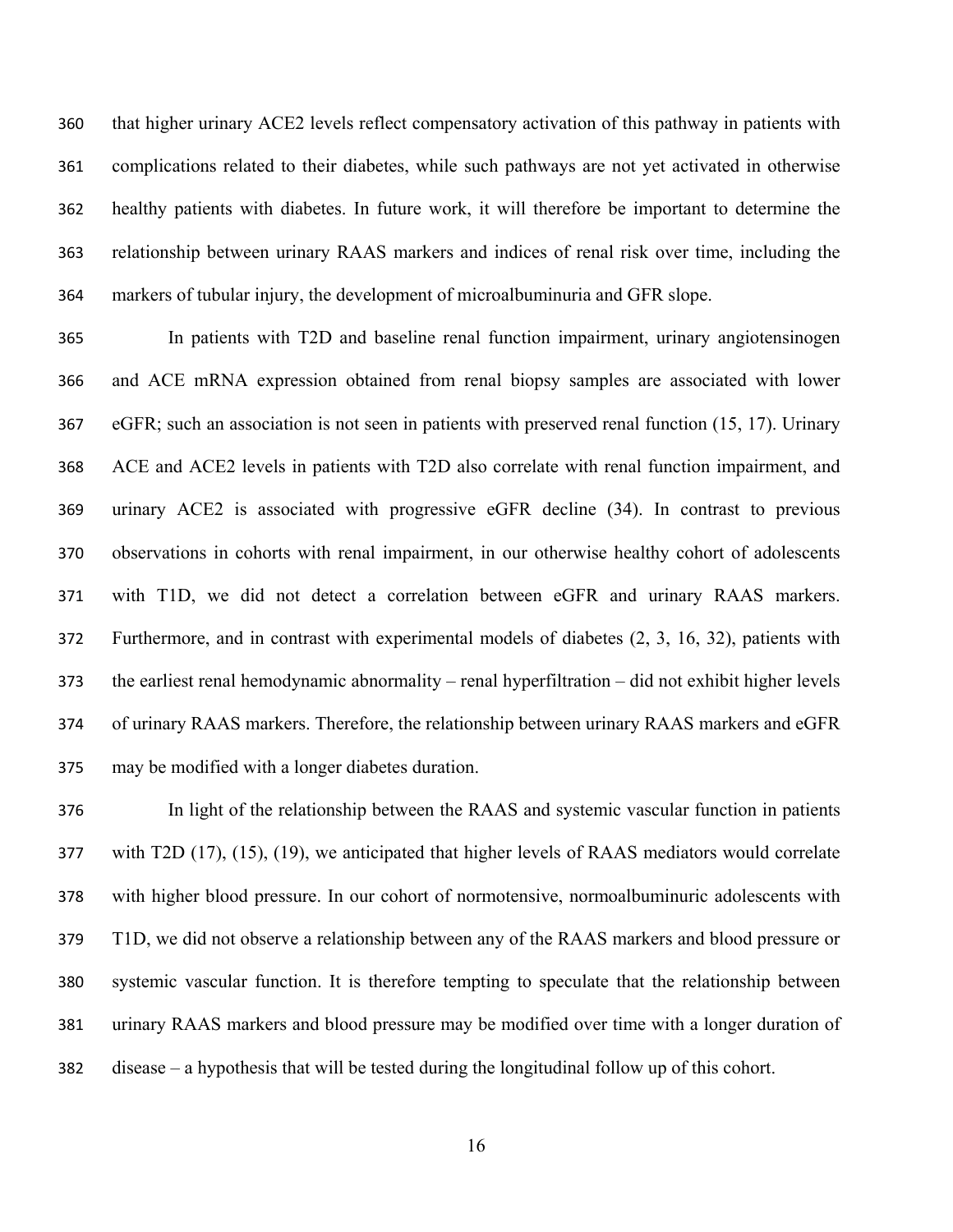Our work has limitations. First, we were only able to measure urinary and not plasma RAAS mediators, due to the limited volumes obtained in children. Second, our observations were made in adolescents. As such, we cannot comment about the generalizability of our findings to adults with preclinical disease, or to adolescent with other medical conditions such as T2D or other non-diabetic nephropathies. Additionally, although cystatin C based eGFR measurements may better identify acute changes in kidney function compared to creatinine-based methods (18), cystatin C still tends to underestimate GFR in the higher range compared to the gold standard inulin clearance based GFR measurement technique (20). Finally, this was a cross-sectional study with the analysis performed on samples taken on one occasion. Thus, we cannot predict changes that occur over time in individual patients and further studies are required to investigate clinical implications of our observations.

In conclusion, urinary levels of RAAS mediators are associated with glycemic burden and urinary angiotensinogen and ACE activity correlate with higher urine ACR. Further work is required to determine whether urinary RAAS markers can help to identify patients at higher risk of future renal and cardiovascular complications.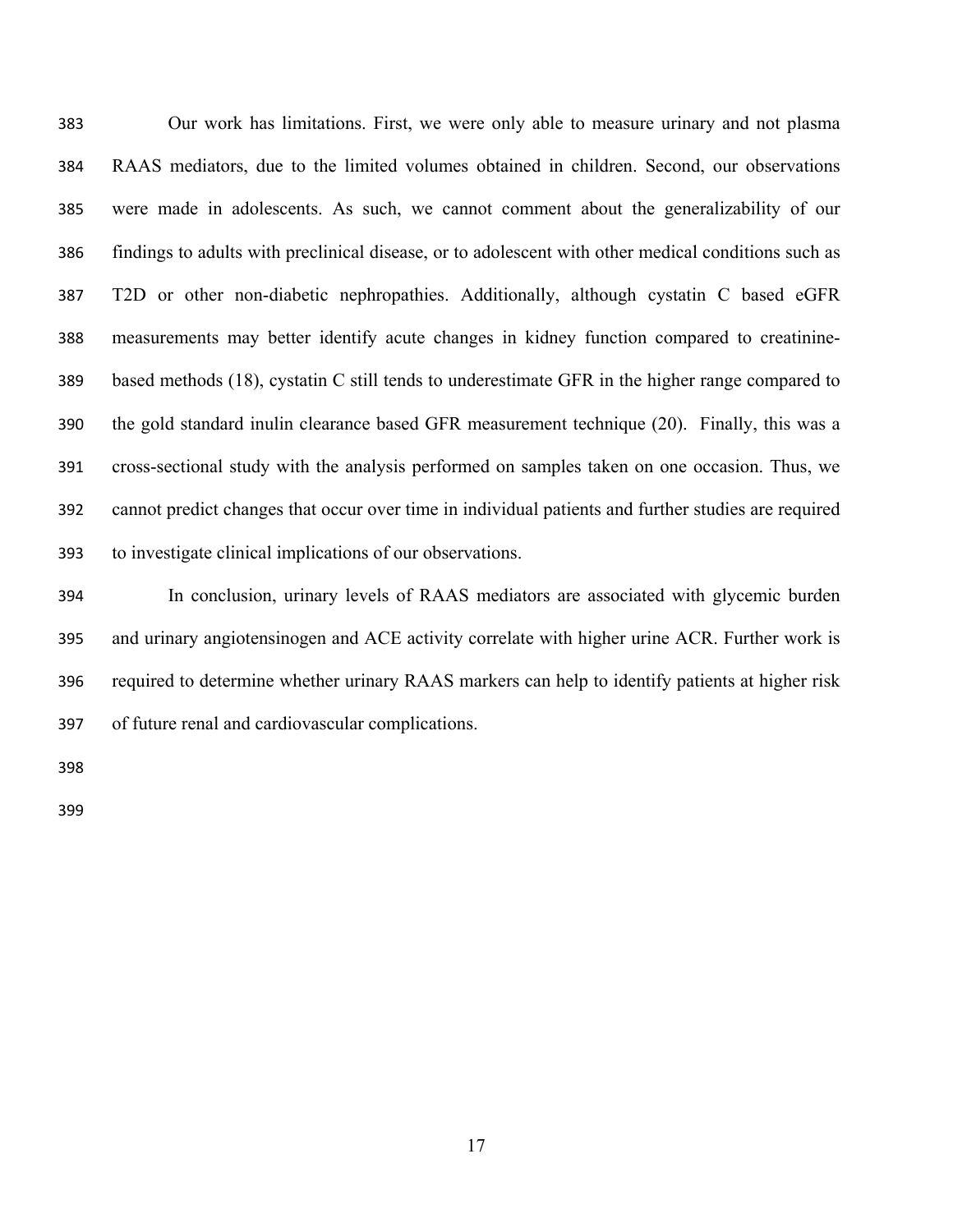#### **ACKNOWLEDGEMENTS**:

D.Z.I.C. was also supported by a Kidney Foundation of Canada Scholarship and a Canadian Diabetes Association-KRESCENT Program Joint New Investigator Award and with funding from CIHR and the Kidney Foundation of Canada. K.D.B was supported by a research salary award from the Dept. of Medicine, University of Ottawa. J.W.S. was supported by the CIHR-AMGEN Canada Inc Chair in Kidney Research and support was in part provided by the CIHR. R.H. was supported by Banting and Best Diabetes Centre Graduate Studentships (University of Toronto), a Hilda and William Courtney Clayton Paediatric Research Fund Award 408 and an Institute of Medical Science Graduate Student Award. Y.L. was supported by a Heart & Stroke/Richard Lewar Centre of Excellence Studentship, a Javenthey Soobiah Scholarship, Queen Elizabeth II/Dr. Arnie Aberman Scholarship in Science and Technology, a University of Toronto Fellowship in the Department of Pharmacology and Toxicology and a Canadian Diabetes Association Postdoctoral Fellowship. Finally, the authors are grateful to the study participants whose time and effort are critical to the success of our research program. D.Z.I.C. is the guarantor of this work and, as such, had full access to all the data in the study and takes responsibility for the integrity of the data and the accuracy of the data analysis.

#### **FUNDING SOURCES:**

AdDIT is funded by the Juvenile Diabetes Research Foundation, British Heart Foundation and Diabetes UK. Funding for the Toronto center was also provided by the Juvenile Diabetes Research Foundation - Canadian Clinical Trial Network (JDRF-CCTN), the Canadian Diabetes Association, the Heart and Stroke Foundation of Canada and the SickKids Labatt Family Heart Center Innovation fund.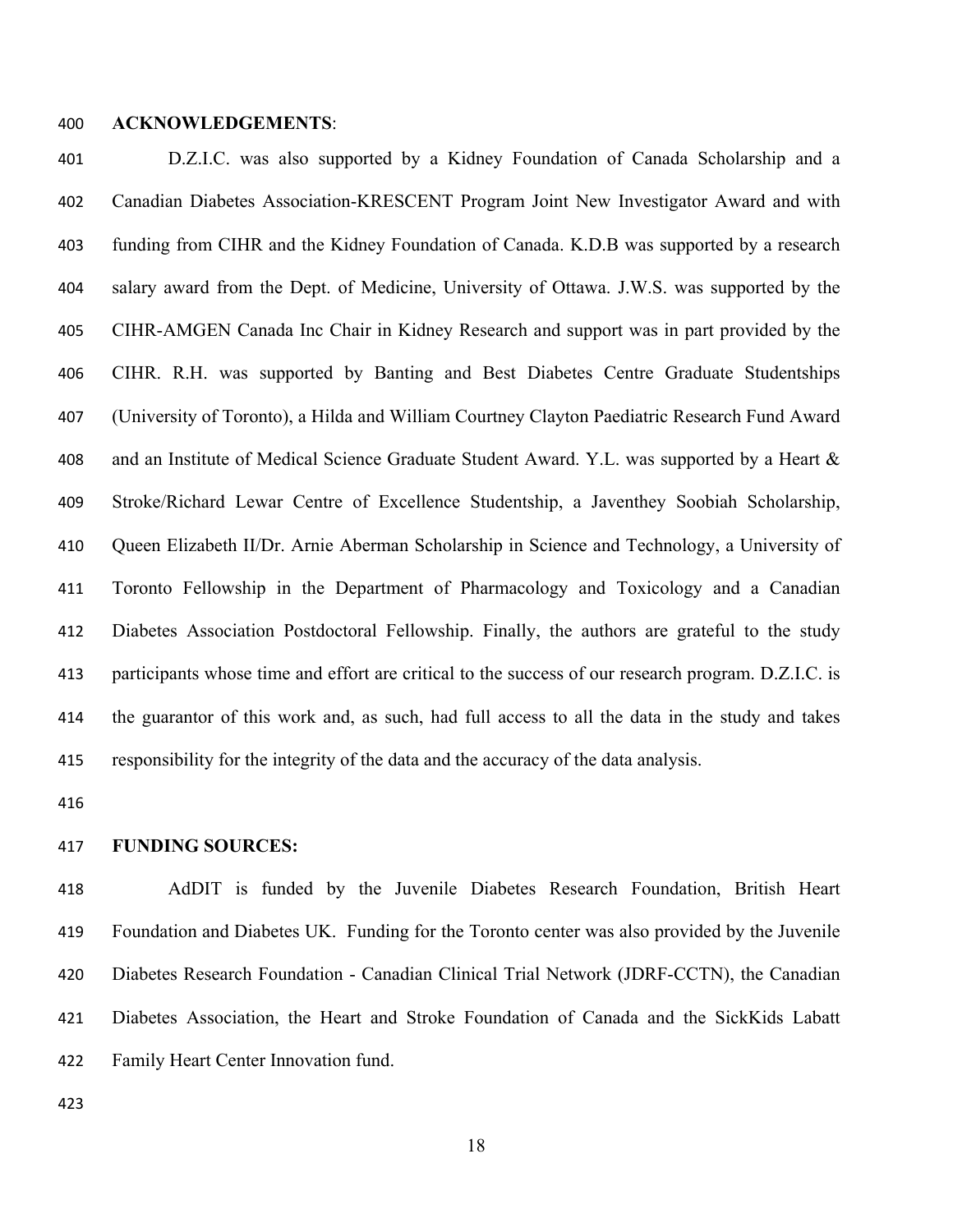| 424 | <b>DISCLOSURES:</b>                                                                         |
|-----|---------------------------------------------------------------------------------------------|
| 425 | None                                                                                        |
| 426 |                                                                                             |
| 427 | <b>CONTRIBUTIONS:</b>                                                                       |
| 428 | KDB, YL, FHM, DD, LD, DBD, JD, NRD, YE, RH, JADV, TJB, CS, WH, FX, JZ, LM,                  |
| 429 | RM, HNR, ES, JWS, DZIC, researched data, wrote the manuscript, contributed to discussion,   |
| 430 | reviewed/edited manuscript. All authors have approved the final version of this manuscript. |
| 431 |                                                                                             |
| 432 |                                                                                             |
| 433 |                                                                                             |
| 434 |                                                                                             |
| 435 |                                                                                             |
| 436 |                                                                                             |
| 437 |                                                                                             |
| 438 |                                                                                             |
| 439 |                                                                                             |
| 440 |                                                                                             |
| 441 |                                                                                             |
| 442 |                                                                                             |
| 443 |                                                                                             |
| 444 |                                                                                             |
| 445 |                                                                                             |
| 446 |                                                                                             |
| 447 |                                                                                             |
| 448 |                                                                                             |
| 449 |                                                                                             |
| 450 |                                                                                             |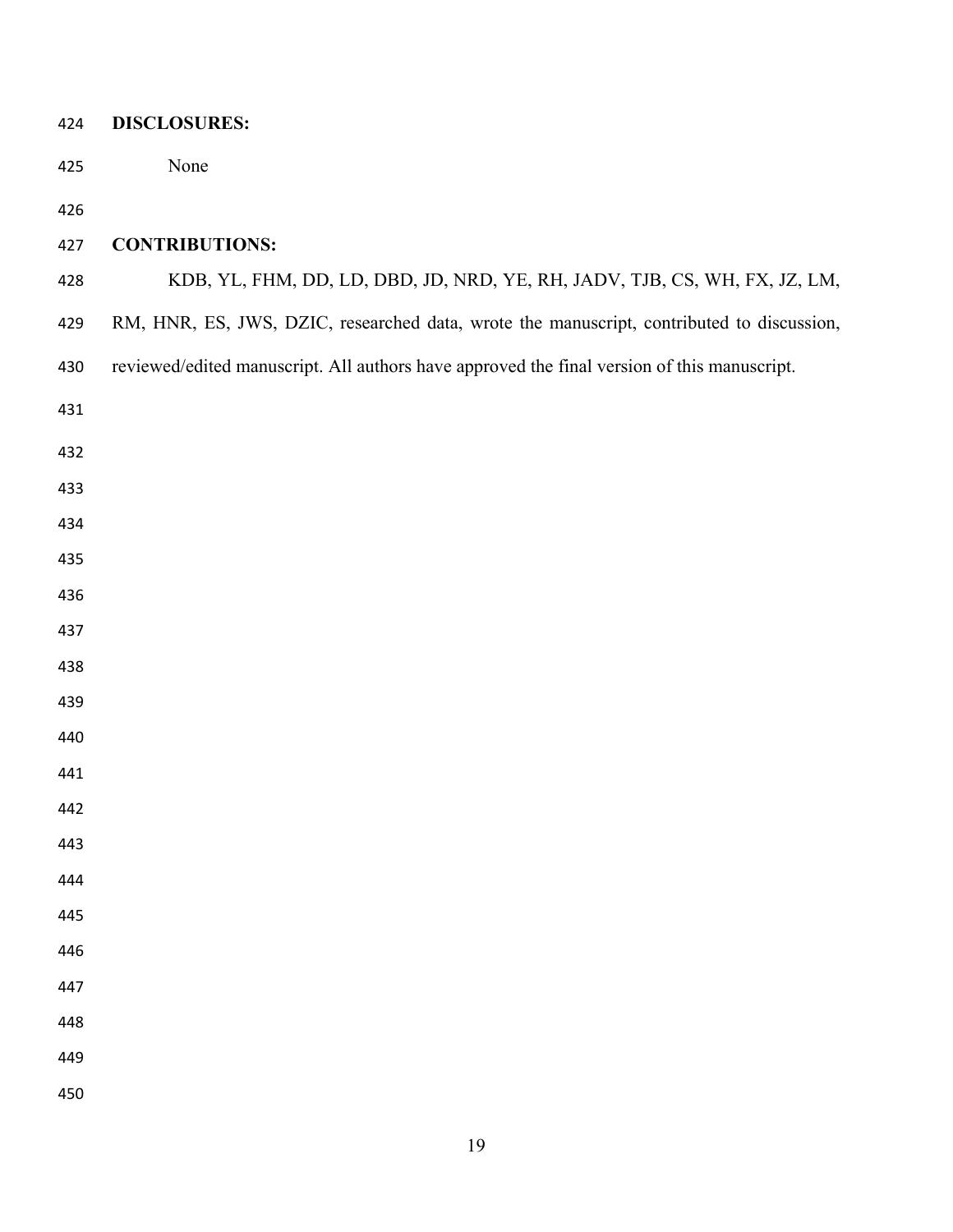### **REFERENCES:**

- 1. Adolescent type 1 Diabetes Cardio-renal Intervention Trial (AdDIT). *BMC Pediatr* 9: 79, 2009.
- 2. **Benter IF, Yousif MH, Cojocel C, Al-Maghrebi M, and Diz DI**. Angiotensin-(1-7)
- prevents diabetes-induced cardiovascular dysfunction. *Am J Physiol Heart Circ Physiol* 292: H666-672, 2007.
- 3. **Bernardi S, Burns WC, Toffoli B, Pickering R, Sakoda M, Tsorotes D, Grixti E,**
- **Velkoska E, Burrell LM, Johnston C, Thomas MC, Fabris B, and Tikellis C**. Angiotensin-converting enzyme 2 regulates renal atrial natriuretic peptide through angiotensin-(1-7). *Clin Sci*
- *(Lond)* 123: 29-37, 2012.
- 4. **Carey RM, and Siragy HM**. The intrarenal renin-angiotensin system and diabetic nephropathy. *Trends in endocrinology and metabolism: TEM* 14: 274-281, 2003.
- 5. **Cherney DZ, Perkins BA, Soleymanlou N, Xiao F, Zimpelmann J, Woerle HJ,**
- **Johansen OE, Broedl UC, von Eynatten M, and Burns KD**. Sodium glucose cotransport-2 inhibition and intrarenal RAS activity in people with type 1 diabetes. *Kidney international* 86: 1057-1058, 2014.
- 6. **Cherney DZ, Xiao F, Zimpelmann J, Har RL, Lai V, Scholey JW, Reich HN, and**
- **Burns KD**. Urinary ACE2 in healthy adults and patients with uncomplicated type 1 diabetes. *Canadian journal of physiology and pharmacology* 92: 703-706, 2014.
- 7. **Epstein MP, Lin X, and Boehnke M**. A tobit variance-component method for linkage analysis of censored trait data. *American journal of human genetics* 72: 611-620, 2003.
- 8. **Har RL, Reich HN, Scholey JW, Daneman D, Dunger DB, Moineddin R, Dalton**
- **RN, Motran L, Elia Y, Deda L, Ostrovsky M, Sochett EB, Mahmud FH, and Cherney DZ**.
- The urinary cytokine/chemokine signature of renal hyperfiltration in adolescents with type 1 diabetes. *PloS one* 9: e111131, 2014.
- 9. **Hsieh TJ, Fustier P, Wei CC, Zhang SL, Filep JG, Tang SS, Ingelfinger JR, Fantus IG, Hamet P, and Chan JS**. Reactive oxygen species blockade and action of insulin on
- expression of angiotensinogen gene in proximal tubular cells. *J Endocrinol* 183: 535-550, 2004.
- 10. **Hsieh TJ, Fustier P, Zhang SL, Filep JG, Tang SS, Ingelfinger JR, Fantus IG,**
- **Hamet P, and Chan JS**. High glucose stimulates angiotensinogen gene expression and cell hypertrophy via activation of the hexosamine biosynthesis pathway in rat kidney proximal
- tubular cells. *Endocrinology* 144: 4338-4349, 2003.
- 11. **Hsieh TJ, Zhang SL, Filep JG, Tang SS, Ingelfinger JR, and Chan JS**. High glucose stimulates angiotensinogen gene expression via reactive oxygen species generation in rat kidney proximal tubular cells. *Endocrinology* 143: 2975-2985, 2002.
- 12. **Ichihara A, Hayashi M, Kaneshiro Y, Suzuki F, Nakagawa T, Tada Y, Koura Y,**
- **Nishiyama A, Okada H, Uddin MN, Nabi AH, Ishida Y, Inagami T, and Saruta T**.
- Inhibition of diabetic nephropathy by a decoy peptide corresponding to the "handle" region for nonproteolytic activation of prorenin. *The Journal of clinical investigation* 114: 1128-1135, 2004.
- 13. **Marcovecchio ML, Woodside J, Jones T, Daneman D, Neil A, Prevost T, Dalton RN,**
- **Deanfield J, and Dunger DB**. Adolescent Type 1 Diabetes Cardio-Renal Intervention Trial
- (AdDIT): urinary screening and baseline biochemical and cardiovascular assessments. *Diabetes*
- *Care* 37: 805-813, 2014. 14. **Mizuiri S, Aoki T, Hemmi H, Arita M, Sakai K, and Aikawa A**. Urinary angiotensin-
- converting enzyme 2 in patients with CKD. *Nephrology (Carlton, Vic)* 16: 567-572, 2011.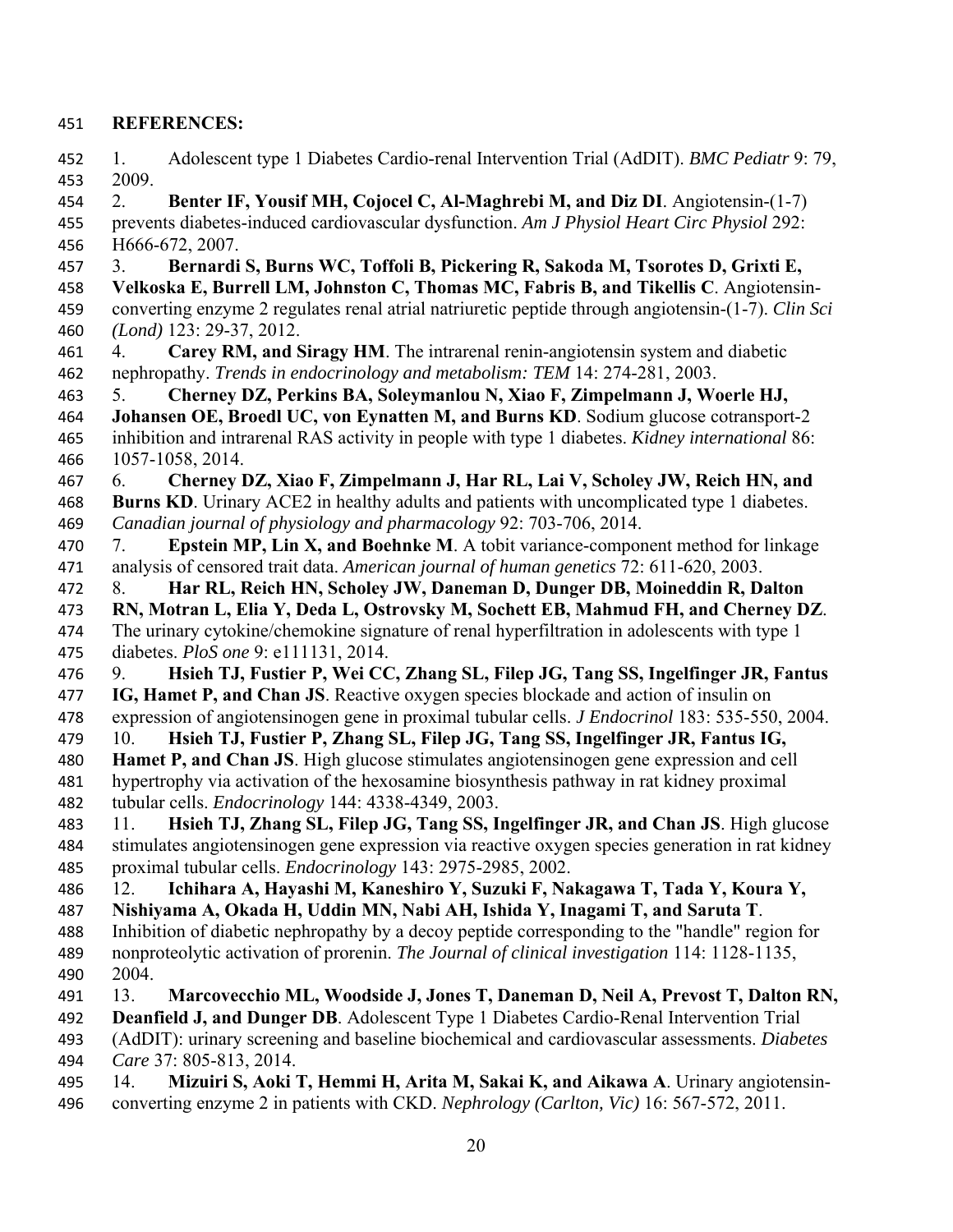15. **Mizuiri S, Hemmi H, Arita M, Ohashi Y, Tanaka Y, Miyagi M, Sakai K, Ishikawa Y, Shibuya K, Hase H, and Aikawa A**. Expression of ACE and ACE2 in individuals with diabetic kidney disease and healthy controls. *American journal of kidney diseases : the official journal of the National Kidney Foundation* 51: 613-623, 2008. 16. **Nadarajah R, Milagres R, Dilauro M, Gutsol A, Xiao F, Zimpelmann J, Kennedy C, Wysocki J, Batlle D, and Burns KD**. Podocyte-specific overexpression of human angiotensin-converting enzyme 2 attenuates diabetic nephropathy in mice. *Kidney Int* 82: 292-303, 2012. 17. **Nakatani S, Ishimura E, Naganuma T, Nakatani A, Ichii M, Fukumoto S, Mori K, Emoto M, Nakatani T, and Inaba M**. Poor glycemic control and decreased renal function are associated with increased intrarenal RAS activity in Type 2 diabetes mellitus. *Diabetes research and clinical practice* 105: 40-46, 2014. 18. **Odutayo A, and Cherney D**. Cystatin C and acute changes in glomerular filtration rate. *Clinical nephrology* 78: 64-75, 2012. 19. **Park SE, Kim WJ, Park SW, Park JW, Lee N, Park CY, and Youn BS**. High urinary ACE2 concentrations are associated with severity of glucose intolerance and microalbuminuria. *European journal of endocrinology / European Federation of Endocrine Societies* 168: 203-210, 2013. 20. **Perkins BA, Sochett EB, and Cherney DZ**. Ability of Cystatin C to detect changes in glomerular filtration rate after ACE inhibition in patients with uncomplicated type 1 diabetes. *Clinical and experimental hypertension (New York, NY : 1993)* 34: 606-611, 2012. 21. **Price DA, Porter LE, Gordon M, Fisher ND, De'Oliveira JM, Laffel LM, Passan DR, Williams GH, and Hollenberg NK**. The paradox of the low-renin state in diabetic nephropathy. *Journal of the American Society of Nephrology : JASN* 10: 2382-2391, 1999. 22. **Ramaha A, Celerier J, and Patston PA**. Characterization of different high molecular weight angiotensinogen forms. *Am J Hypertens* 16: 478-483, 2003. 23. **Saito T, Urushihara M, Kotani Y, Kagami S, and Kobori H**. Increased urinary angiotensinogen is precedent to increased urinary albumin in patients with type 1 diabetes. *The American journal of the medical sciences* 338: 478-480, 2009. 24. **Salem ES, Grobe N, and Elased KM**. Insulin treatment attenuates renal ADAM17 and ACE2 shedding in diabetic Akita mice. *Am J Physiol Renal Physiol* 306: F629-639, 2014. 25. **Satirapoj B, Siritaweesuk N, and Supasyndh O**. Urinary angiotensinogen as a potential biomarker of diabetic nephropathy. *Clinical kidney journal* 7: 354-360, 2014. 26. **Shi Y, Lo CS, Padda R, Abdo S, Chenier I, Filep JG, Ingelfinger JR, Zhang SL, and Chan JS**. Angiotensin-(1-7) prevents systemic hypertension, attenuates oxidative stress and tubulointerstitial fibrosis, and normalizes renal angiotensin-converting enzyme 2 and Mas receptor expression in diabetic mice. *Clinical science (London, England : 1979)* 128: 649-663, 2015. 27. **Shiota A, Yamamoto K, Ohishi M, Tatara Y, Ohnishi M, Maekawa Y, Iwamoto Y, Takeda M, and Rakugi H**. Loss of ACE2 accelerates time-dependent glomerular and tubulointerstitial damage in streptozotocin-induced diabetic mice. *Hypertension research : official journal of the Japanese Society of Hypertension* 33: 298-307, 2010. 28. **Soler MJ, Wysocki J, and Batlle D**. ACE2 alterations in kidney disease. *Nephrology, dialysis, transplantation : official publication of the European Dialysis and Transplant Association - European Renal Association* 2013.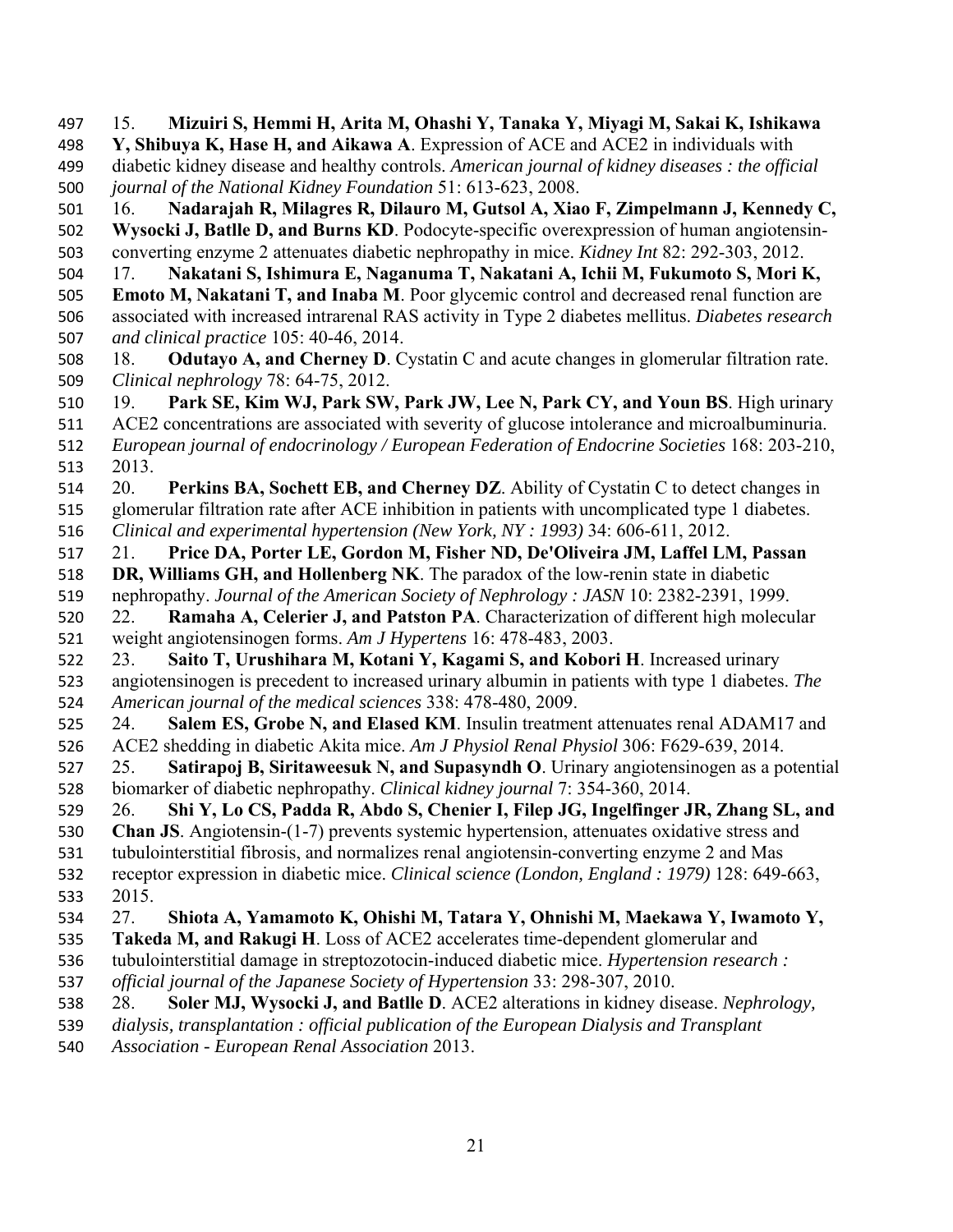29. **Soler MJ, Wysocki J, Ye M, Lloveras J, Kanwar Y, and Batlle D**. ACE2 inhibition worsens glomerular injury in association with increased ACE expression in streptozotocin-induced diabetic mice. *Kidney international* 72: 614-623, 2007. 30. **Soltysiak J, Skowronska B, Fichna P, Ostalska-Nowicka D, Stankiewicz W, Lewandowska-Stachowiak M, Lipkowska K, and Zachwieja J**. Urinary angiotensinogen and urinary sodium are associated with blood pressure in normoalbuminuric children with diabetes. *Pediatric nephrology (Berlin, Germany)* 29: 2373-2378, 2014. 31. **Soro-Paavonen A, Gordin D, Forsblom C, Rosengard-Barlund M, Waden J, Thorn L, Sandholm N, Thomas MC, and Groop PH**. Circulating ACE2 activity is increased in patients with type 1 diabetes and vascular complications. *J Hypertens* 30: 375-383, 2012. 32. **Tikellis C, Brown R, Head GA, Cooper ME, and Thomas MC**. Angiotensin-converting enzyme 2 mediates hyperfiltration associated with diabetes. *Am J Physiol Renal Physiol* 306: F773-780, 2014. 33. **Uri K, Fagyas M, Manyine Siket I, Kertesz A, Csanadi Z, Sandorfi G, Clemens M, Fedor R, Papp Z, Edes I, Toth A, and Lizanecz E**. New perspectives in the renin-angiotensin-aldosterone system (RAAS) IV: circulating ACE2 as a biomarker of systolic dysfunction in human hypertension and heart failure. *PLoS One* 9: e87845, 2014. 34. **Wang G, Lai FM, Lai KB, Chow KM, Kwan CH, Li KT, and Szeto CC**. Urinary mRNA expression of ACE and ACE2 in human type 2 diabetic nephropathy. *Diabetologia* 51: 1062-1067, 2008. 35. **Wang TT, Wu XH, Zhang SL, and Chan JS**. Effect of glucose on the expression of the angiotensinogen gene in opossum kidney cells. *Kidney international* 53: 312-319, 1998. 36. **Whaley-Connell AT, Chowdhury NA, Hayden MR, Stump CS, Habibi J, Wiedmeyer CE, Gallagher PE, Tallant EA, Cooper SA, Link CD, Ferrario C, and Sowers JR**. Oxidative stress and glomerular filtration barrier injury: role of the renin-angiotensin system in the Ren2 transgenic rat. *American journal of physiology Renal physiology* 291: F1308-1314, 2006. 37. **Wysocki J, Garcia-Halpin L, Ye M, Maier C, Sowers K, Burns KD, and Batlle D**. Regulation of urinary ACE2 in diabetic mice. *American journal of physiology Renal physiology*  305: F600-611, 2013. 38. **Wysocki J, Ortiz-Melo DI, Mattocks NK, Xu K, Prescott J, Evora K, Ye M, Sparks MA, Haque SK, Batlle D, and Gurley SB**. ACE2 deficiency increases NADPH-mediated oxidative stress in the kidney. *Physiol Rep* 2: e00264, 2014. 39. **Xiao F, Hiremath S, Knoll G, Zimpelmann J, Srivaratharajah K, Jadhav D, Fergusson D, Kennedy CR, and Burns KD**. Increased urinary angiotensin-converting enzyme 2 in renal transplant patients with diabetes. *PloS one* 7: e37649, 2012. 40. **Xiao F, Zimpelmann J, Agaybi S, Gurley SB, Puente L, and Burns KD**. Characterization of angiotensin-converting enzyme 2 ectodomain shedding from mouse proximal tubular cells. *PLoS One* 9: e85958, 2014. 41. **Ye M, Wysocki J, Naaz P, Salabat MR, LaPointe MS, and Batlle D**. Increased ACE 2 and decreased ACE protein in renal tubules from diabetic mice: a renoprotective combination? *Hypertension* 43: 1120-1125, 2004. 42. **Ye M, Wysocki J, William J, Soler MJ, Cokic I, and Batlle D**. Glomerular localization and expression of Angiotensin-converting enzyme 2 and Angiotensin-converting enzyme: implications for albuminuria in diabetes. *J Am Soc Nephrol* 17: 3067-3075, 2006.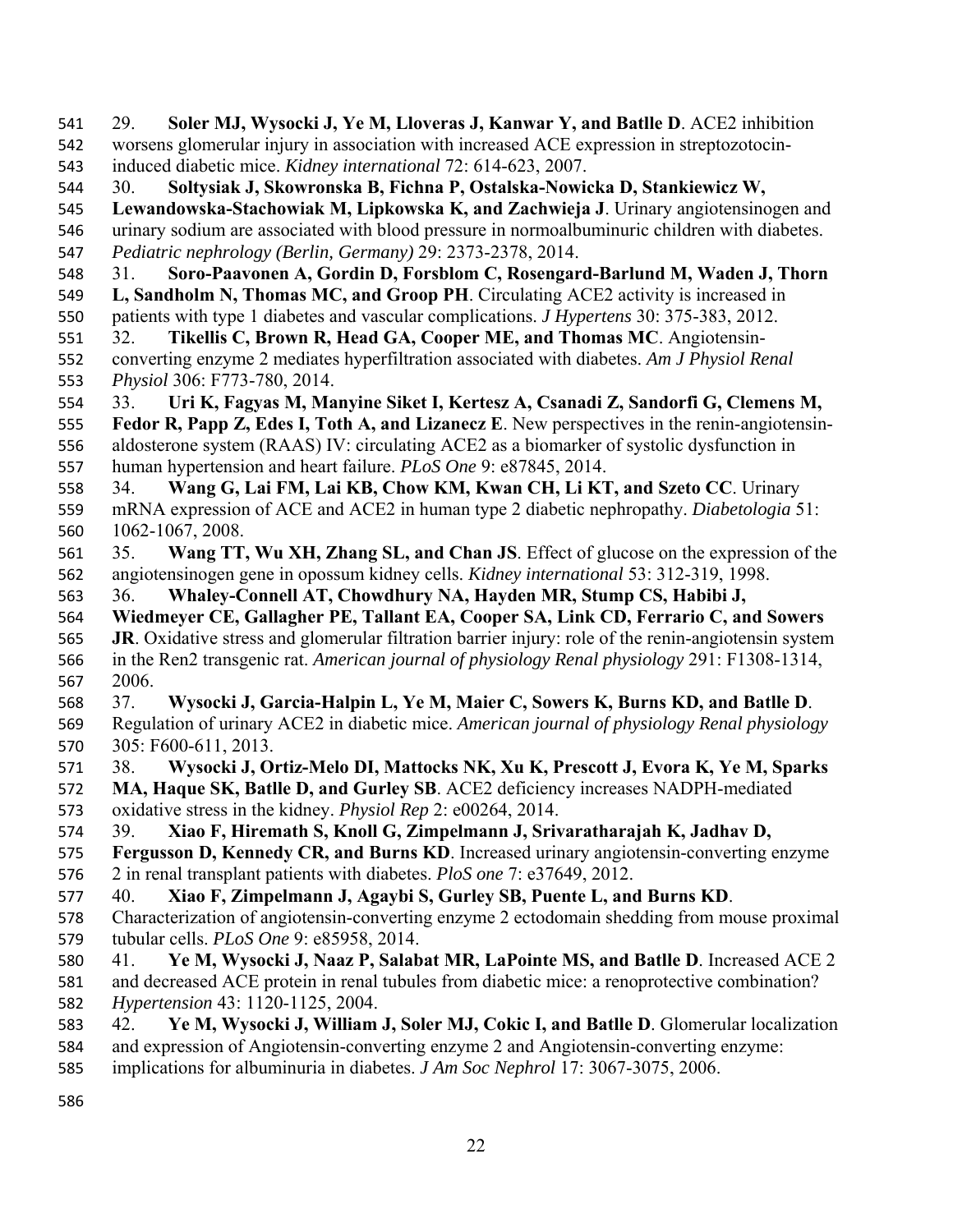## 587 **Table 1. Baseline demographic characteristics of healthy controls (HC) and type 1 diabetes**

## 588 **adolescent patients (T1D).**

| Parameter                            | $HC(n=65)$       | $T1D(n=194)$                 |  |  |  |
|--------------------------------------|------------------|------------------------------|--|--|--|
|                                      |                  |                              |  |  |  |
| Baseline demographic parameters      |                  |                              |  |  |  |
| Males                                | 28 (43%)         | 97 (50%)                     |  |  |  |
| Age (years)                          | $14.0 \pm 2.0$   | $14.4 \pm 1.7$               |  |  |  |
| Diabetes duration (years)            |                  | $7.2 \pm 3.1$                |  |  |  |
| Body mass index (z-score)            | $0.11 \pm 1.14$  | $0.62 \pm 0.89^a$            |  |  |  |
|                                      |                  |                              |  |  |  |
| <b>Baseline</b> biochemistry         |                  |                              |  |  |  |
| Hemoglobin A1c - % (mmol/mol)        | $5.4 \pm 0.2$    | $8.5 \pm 1.2$ <sup>a</sup>   |  |  |  |
|                                      | $(35.3 \pm 2.7)$ | $(69.0 \pm 13.4)^{a}$        |  |  |  |
| Plasma Glucose (mM)                  | $4.7 + 0.7$      | $9.7 \pm 4.2$ <sup>a</sup>   |  |  |  |
| Cholesterol (mM)                     | $4.2 \pm 0.8$    | $4.3 \pm 0.9$                |  |  |  |
| HDL Cholesterol (mM)                 | $1.5 \pm 0.3$    | $1.6 \!\pm\! 0.4$ $^{\rm a}$ |  |  |  |
| LDL Cholesterol (mM)                 | $2.4 \pm 0.7$    | $2.3 \pm 0.7$                |  |  |  |
| Triglyceride (mM)                    | $0.9 + 0.4$      | $0.8 + 0.3$                  |  |  |  |
|                                      |                  |                              |  |  |  |
| Renal function assessments           |                  |                              |  |  |  |
| eGFR (mL/min/1.73 m <sup>2</sup> )   | $121 \pm 22$     | 129±29                       |  |  |  |
| Urine ACR (mg/mmol)                  | $1.1 \pm 1.6$    | $1.0 \pm 1.5$                |  |  |  |
|                                      |                  |                              |  |  |  |
| <b>Blood Pressure and Heart Rate</b> |                  |                              |  |  |  |
| HR (beats per minute)                | $69 \pm 11$      | $67 + 8$                     |  |  |  |
| SBP (mmHg)                           | $111\pm8$        | $114\pm9$ <sup>a</sup>       |  |  |  |
|                                      |                  |                              |  |  |  |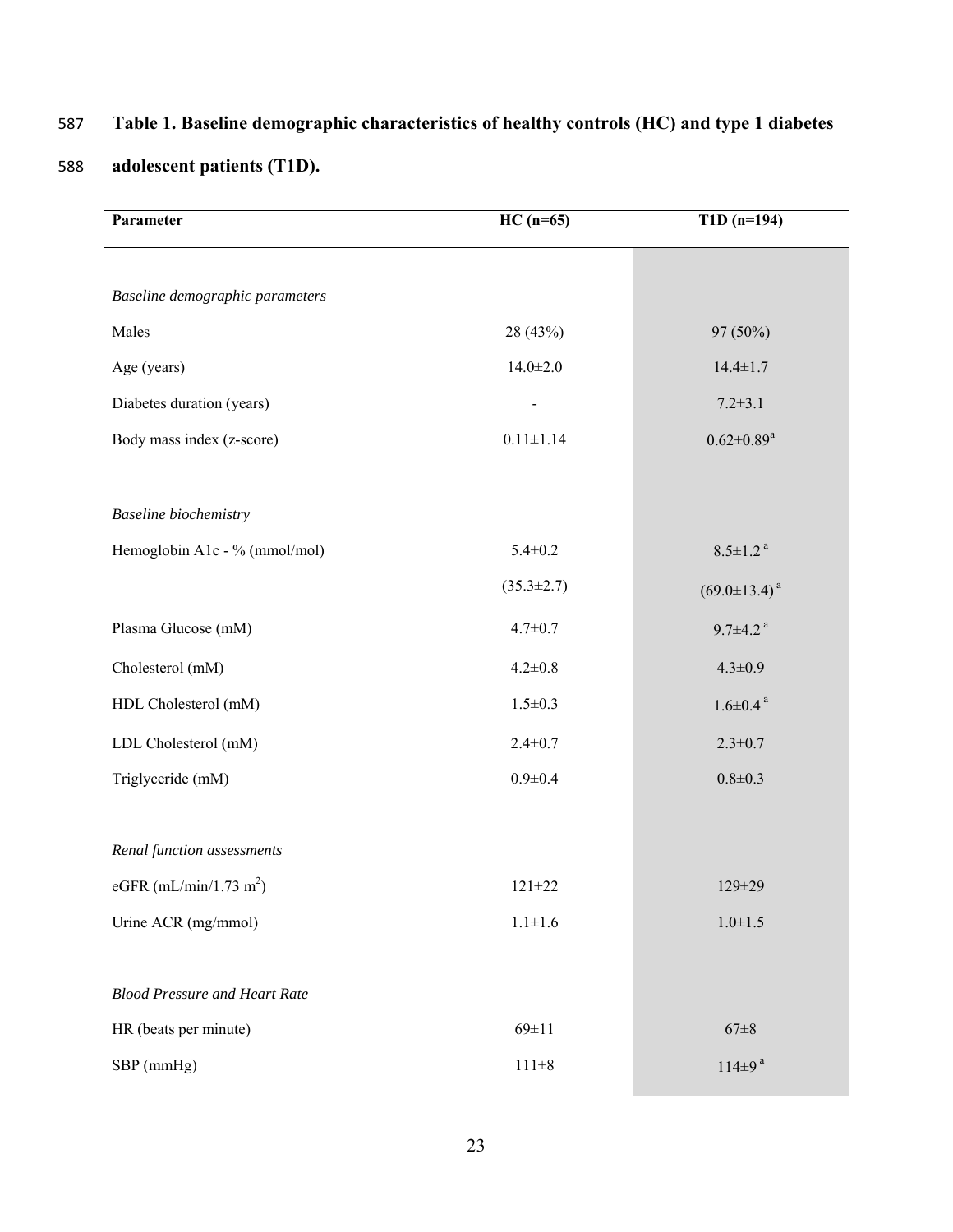| $DBP$ (mmHg)                | 63±5             | 63±6                 |
|-----------------------------|------------------|----------------------|
| $SBP$ (z-score)             | $0.04 \pm 0.77$  | $0.19 \pm 0.87$      |
| $DBP$ (z-score)             | $-0.28 \pm 0.71$ | $-0.26 \pm 0.64$     |
|                             |                  |                      |
| <b>Urinary RAAS Markers</b> |                  |                      |
| Angiotensinogen (ng/mg Cr)  | $0.7(0.0-1.8)$   | $2.5(0.7-6.1)^{a}$   |
| ACE Activity (ng/mg Cr)     | $0.0(0.0-0.0)$   | $0.4(0.0-1.6)^{a}$   |
| $ACE2$ Activity (ng/mg Cr)  | $0.0(0.0-0.0)$   | 79.1 $(0.0-418.1)^a$ |
| $ACE2$ (ng/mg $Cr$ )        | $0.0(0.0-1.3)$   | $2.7(0.7-13.1)^{a}$  |
|                             |                  |                      |

589 n, number of participants. <sup>a</sup> p<0.0125 vs. HC; HC: healthy controls; T1D: type 1 diabetic patients; HR: heart rate; SBP: systolic blood pressure; DBP: diastolic blood pressure; eGFR: estimated glomerular filtration rate; ACR: albumin to creatinine ratio; RAAS: renin-angiotensin aldosterone system; ACE: angiotensin-converting enzyme; ACE2: angiotensin-converting enzyme 2.

593

594

595

596

597

598

599

600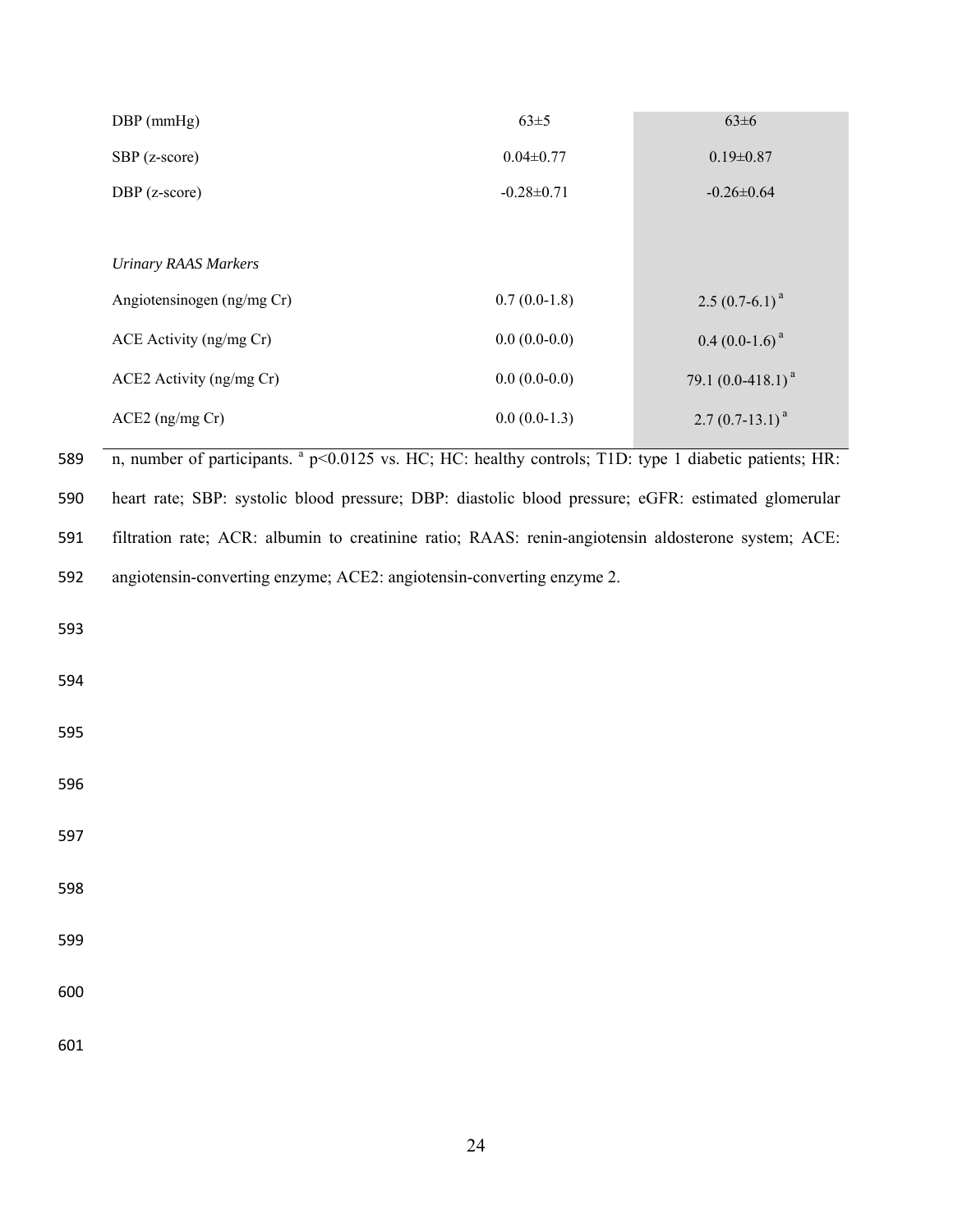**Table 2. Liner regression analysis of log transformed angiotensinogen (A), log ACE Activity (B), log ACE2 Activity (C) and log ACE2 levels (D) with HbA1c and log transformed urine albumin to creatinine ratio (ACR) in patients with type 1 diabetes (T1D,**  605 **n=194).** 

| (A)                  | <b>Log Angiotensinogen</b> |                         |                   |                           |  |  |  |  |  |  |  |
|----------------------|----------------------------|-------------------------|-------------------|---------------------------|--|--|--|--|--|--|--|
|                      |                            | <b>Regression</b>       |                   | <b>TOBIT</b>              |  |  |  |  |  |  |  |
|                      | β                          | $\mathbf{p}$            | $\beta$           | $\mathbf{p}$              |  |  |  |  |  |  |  |
| <b>Blood Glucose</b> | 0.01                       | <b>NS</b>               | 0.02              | <b>NS</b>                 |  |  |  |  |  |  |  |
| <b>HbA1c</b>         | 0.11                       | < 0.0001                | 0.14              | < 0.0001                  |  |  |  |  |  |  |  |
| logACR               | 0.44                       | < 0.0001                | 0.50              | < 0.0001                  |  |  |  |  |  |  |  |
| (B)                  |                            | <b>Log ACE Activity</b> |                   |                           |  |  |  |  |  |  |  |
|                      |                            | <b>Regression</b>       |                   | <b>TOBIT</b>              |  |  |  |  |  |  |  |
|                      | $\beta$                    | $\mathbf p$             | β                 | $\boldsymbol{\mathrm{p}}$ |  |  |  |  |  |  |  |
| <b>Blood Glucose</b> | 0.02                       | < 0.0001                | 0.03              | < 0.0001                  |  |  |  |  |  |  |  |
| HbA1c                | 0.04                       | 0.011                   | 0.80              | 0.003                     |  |  |  |  |  |  |  |
| logACR               | 0.13                       | $_{\rm NS}$             | 0.26              | 0.007                     |  |  |  |  |  |  |  |
| (C)                  | <b>Log ACE2 Activity</b>   |                         |                   |                           |  |  |  |  |  |  |  |
|                      |                            | <b>Regression</b>       | <b>TOBIT</b>      |                           |  |  |  |  |  |  |  |
|                      | $\beta$                    | $\mathbf{p}$            | β                 | $\boldsymbol{\mathrm{p}}$ |  |  |  |  |  |  |  |
| <b>Blood Glucose</b> | 0.04                       | <b>NS</b>               | 0.07              | <b>NS</b>                 |  |  |  |  |  |  |  |
| HbA1c                | 0.21                       | 0.003                   | 0.31              | 0.007                     |  |  |  |  |  |  |  |
| logACR               | 0.61                       | <b>NS</b>               | 0.84<br><b>NS</b> |                           |  |  |  |  |  |  |  |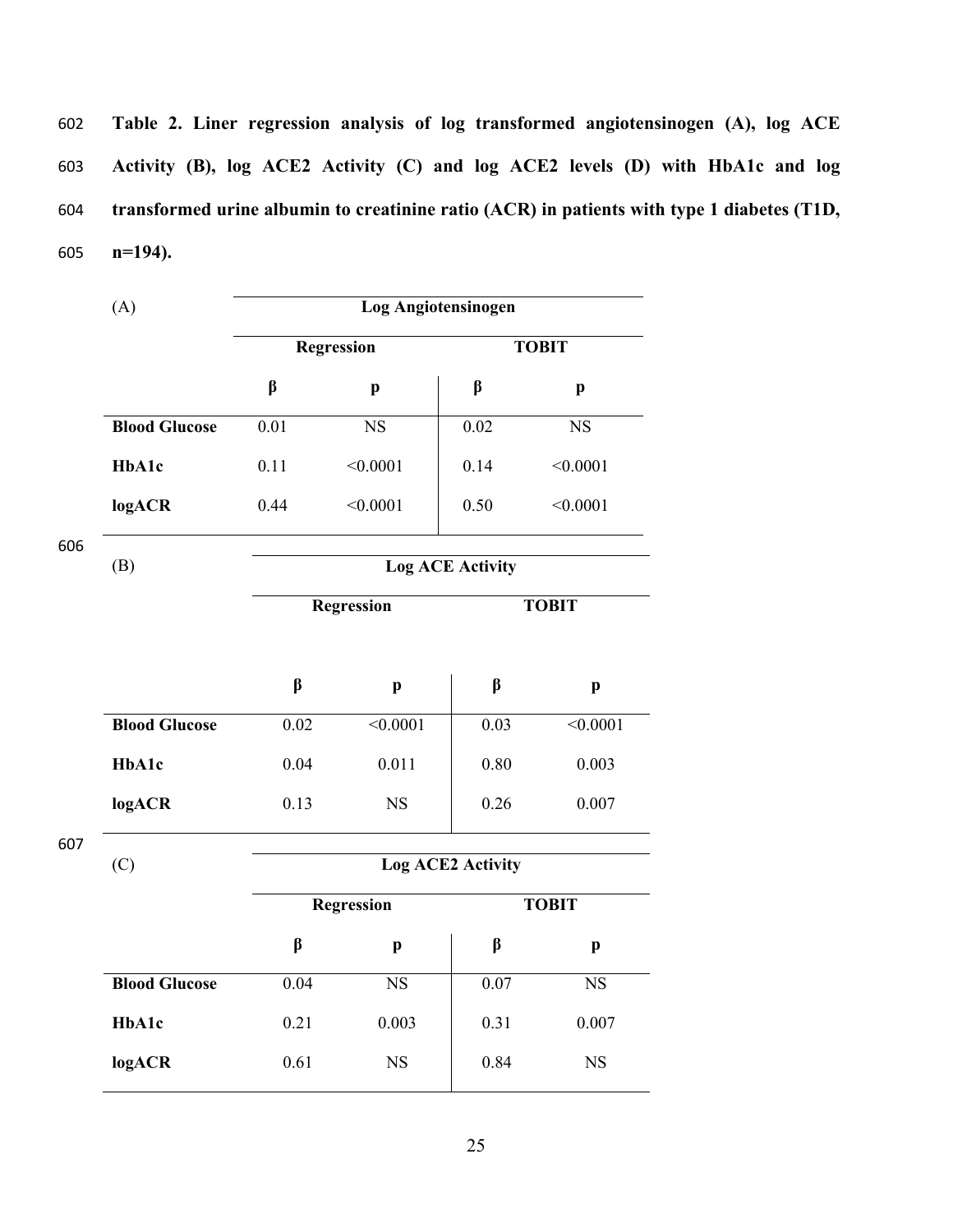|     | (D)                  |      |                           | Log ACE <sub>2</sub> |                           |                                                                                                          |  |
|-----|----------------------|------|---------------------------|----------------------|---------------------------|----------------------------------------------------------------------------------------------------------|--|
|     |                      |      | <b>Regression</b>         |                      | <b>TOBIT</b>              |                                                                                                          |  |
|     |                      | β    | $\boldsymbol{\mathsf{p}}$ | β                    | $\boldsymbol{\mathrm{p}}$ |                                                                                                          |  |
|     | <b>Blood Glucose</b> | 0.02 | $\overline{\text{NS}}$    | 0.02                 | $\overline{\text{NS}}$    |                                                                                                          |  |
|     | <b>HbA1c</b>         | 0.11 | 0.0004                    | 0.13                 | 0.0003                    |                                                                                                          |  |
|     | logACR               | 0.32 | 0.005                     | 0.30                 | $_{\rm NS}$               |                                                                                                          |  |
| 608 |                      |      |                           |                      |                           | $NS = not statistically significant.$ The $\beta$ coefficients with the associated p value were obtained |  |
| 609 |                      |      |                           |                      |                           | from the regression analysis. The adjusted TOBIT analysis was performed to further adjust for            |  |
| 610 |                      |      |                           |                      |                           | below detection levels of respective RAAS markers, age, gender, BMI z score, T1D duration and            |  |
| 611 | HDL cholesterol(7).  |      |                           |                      |                           |                                                                                                          |  |
|     |                      |      |                           |                      |                           |                                                                                                          |  |
| 612 |                      |      |                           |                      |                           |                                                                                                          |  |
| 613 |                      |      |                           |                      |                           |                                                                                                          |  |
|     |                      |      |                           |                      |                           |                                                                                                          |  |
| 614 |                      |      |                           |                      |                           |                                                                                                          |  |
| 615 |                      |      |                           |                      |                           |                                                                                                          |  |
| 616 |                      |      |                           |                      |                           |                                                                                                          |  |
|     |                      |      |                           |                      |                           |                                                                                                          |  |
| 617 |                      |      |                           |                      |                           |                                                                                                          |  |
| 618 |                      |      |                           |                      |                           |                                                                                                          |  |
|     |                      |      |                           |                      |                           |                                                                                                          |  |
| 619 |                      |      |                           |                      |                           |                                                                                                          |  |
| 620 |                      |      |                           |                      |                           |                                                                                                          |  |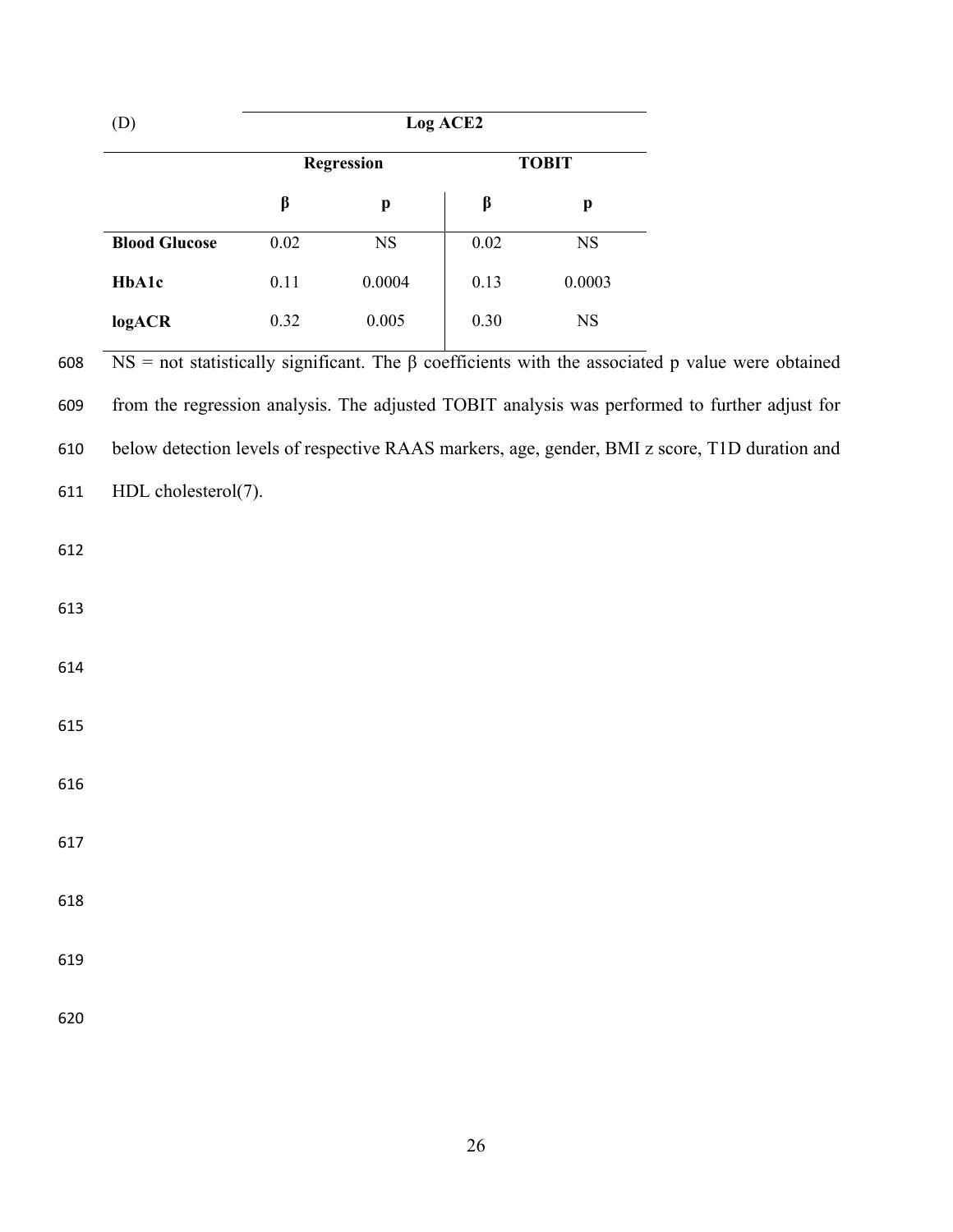# <sup>621</sup>**Table 3: Spearman correlation coefficients (r) and significance levels (p) of associations between urinary RAAS markers and**  <sup>622</sup>**systemic vascular function in adolescents with type 1 diabetes vs. healthy controls.**

|                      | Angiotensinogen        |              |               | <b>ACE Activity</b> |      |              | <b>ACE2</b> Activity   |              |                     | ACE <sub>2</sub> |          |              |         |                  |              |              |
|----------------------|------------------------|--------------|---------------|---------------------|------|--------------|------------------------|--------------|---------------------|------------------|----------|--------------|---------|------------------|--------------|--------------|
|                      | HC<br>T <sub>1</sub> D |              |               | HC                  |      |              | HC<br>T <sub>1</sub> D |              |                     | T <sub>1</sub> D |          | HC           |         | T <sub>1</sub> D |              |              |
|                      | r                      | $\mathbf{p}$ | r             | $\mathbf{p}$        | r    | $\mathbf{p}$ | $\mathbf{r}$           | $\mathbf{p}$ | $\mathbf{r}$        | $\mathbf{p}$     | r        | $\mathbf{p}$ |         | $\mathbf{p}$     |              | $\mathbf{p}$ |
| $SBP$ (z-score)      | 0.11                   | 0.36         | $-0.040$ 0.58 |                     | 0.09 | 0.49         | 0.0007                 |              | $0.99 \,   \, 0.10$ | 0.41             | $-0.009$ | 0.90         | $-0.02$ | 0.89             | $-0.02$ 0.74 |              |
| <b>DBP</b> (z-score) | $-0.05$ 0.69           |              | $-0.11$       | 0.12                | 0.08 | 0.53         | 0.13                   |              | $0.08 \,   \, 0.06$ | 0.61             | 0.10     | 0.16         | 0.05    | 0.71             | 0.10         | 0.16         |
| <b>HR</b>            | 0.08                   | 0.52         | 0.09          | 0.20                | 0.22 | 0.08         | 0.080                  |              | $0.27 \,   \, 0.17$ | 0.17             | 0.03     | 0.73         | 0.08    | 0.54             | $0.015$ 0.83 |              |
| $TT \cap 1$ 1.1      |                        |              |               |                     |      |              |                        |              |                     |                  |          |              |         |                  | $\sqrt{2}$   |              |

623 HC: healthy controls; T1D: type 1 diabetic patients; SBP: systolic blood pressure; DBP: diastolic blood pressure; HR: heart rate; ACE:

624 angiotensin-converting enzyme; ACE2: angiotensin-converting enzyme 2.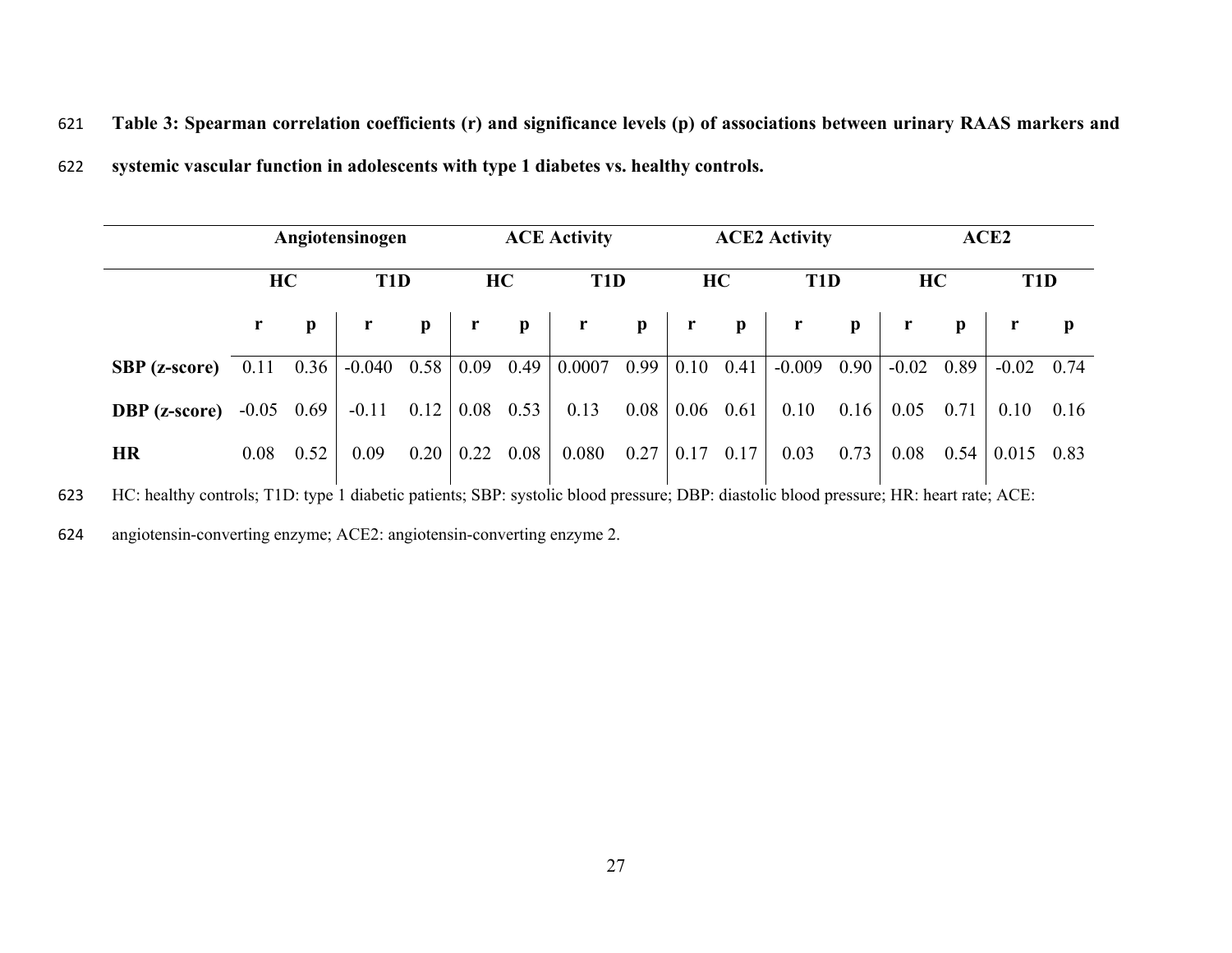- **LEGEND AND TITLES:**
- 

**Figure 1.** Urinary Angiotensinogen (A), ACE Activity (B), ACE2 Activity (C) and ACE2 levels (D) in healthy controls (HC, n=65) and patients with type 1 diabetes (T1D, n=194). Log 630 transformed data are represented as median, interquartile range and  $10^{th}$  to  $90^{th}$  percentile. **Figure 2:** Angiotensinogen (A), ACE Activity (B), ACE2 Activity (C) and ACE2 levels (D) levels in HC (n=65) and patients with type 1 diabetes (T1D) in the low ACR tertile (<0.8mg/mmol, n=64), middle ACR tertile (0.8-1.2mg/mmol, n=77) and high ACR tertile (>1.2mg/mmol, n=53). Log transformed data are represented as median, interquartile range and  $10^{th}$  to 90<sup>th</sup> percentile. **Figure 3:** Angiotensinogen (A), ACE Activity (B), ACE2 Activity (C) and ACE2 levels (D) levels in HC (n=65) and patients with type 1 diabetes (T1D) with normofiltration (T1D-N, 638 GFR<135mL/min/1.73m<sup>2</sup>, n=132) and hyperfiltration (T1D-H, GFR≥135mL/min/1.73m<sup>2</sup>, n=

62). Log transformed data are represented as median, interquartile range and  $10^{th}$  to  $90^{th}$ percentile.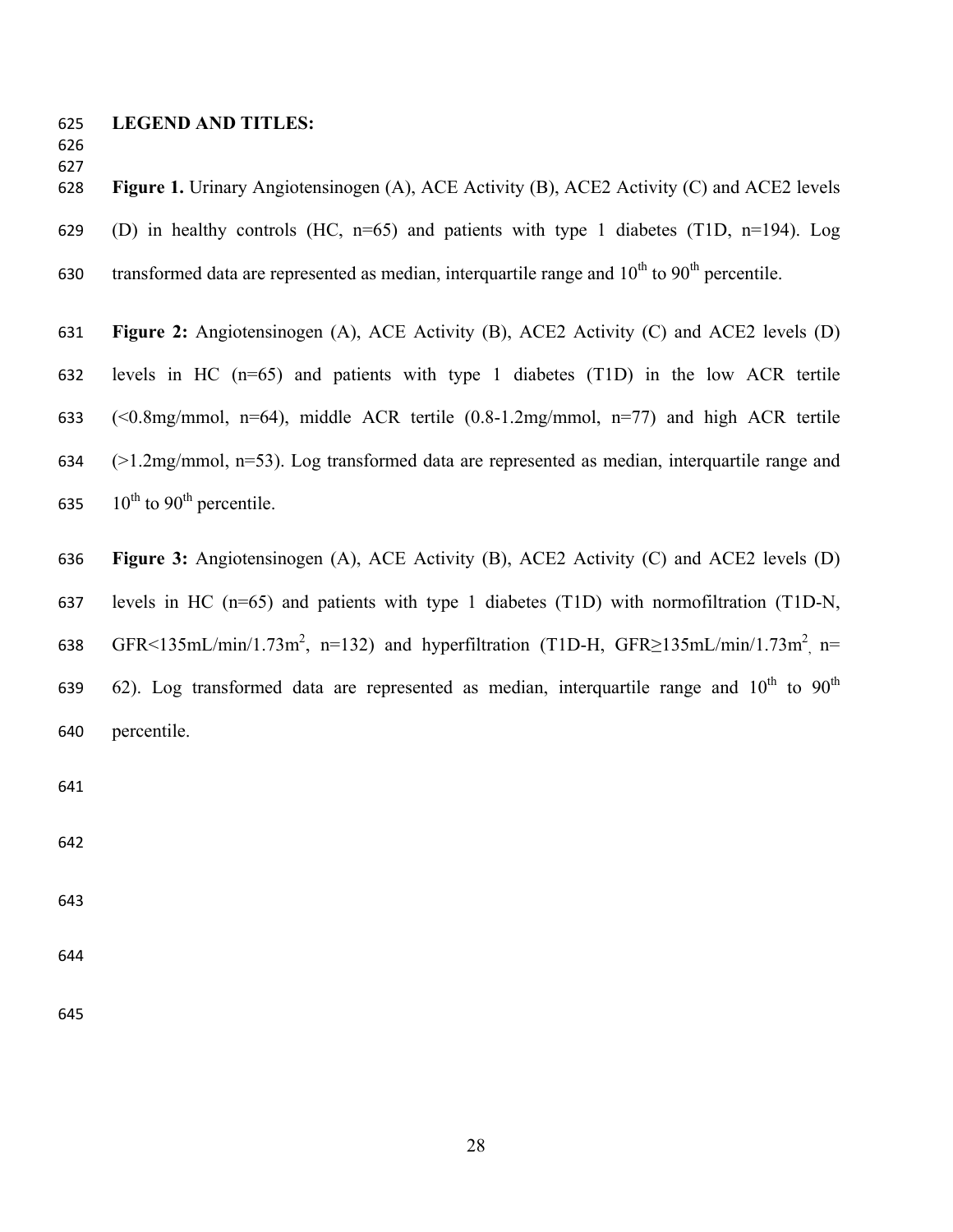

 $\boldsymbol{\mathsf{A}}$ 

 $\mathbf c$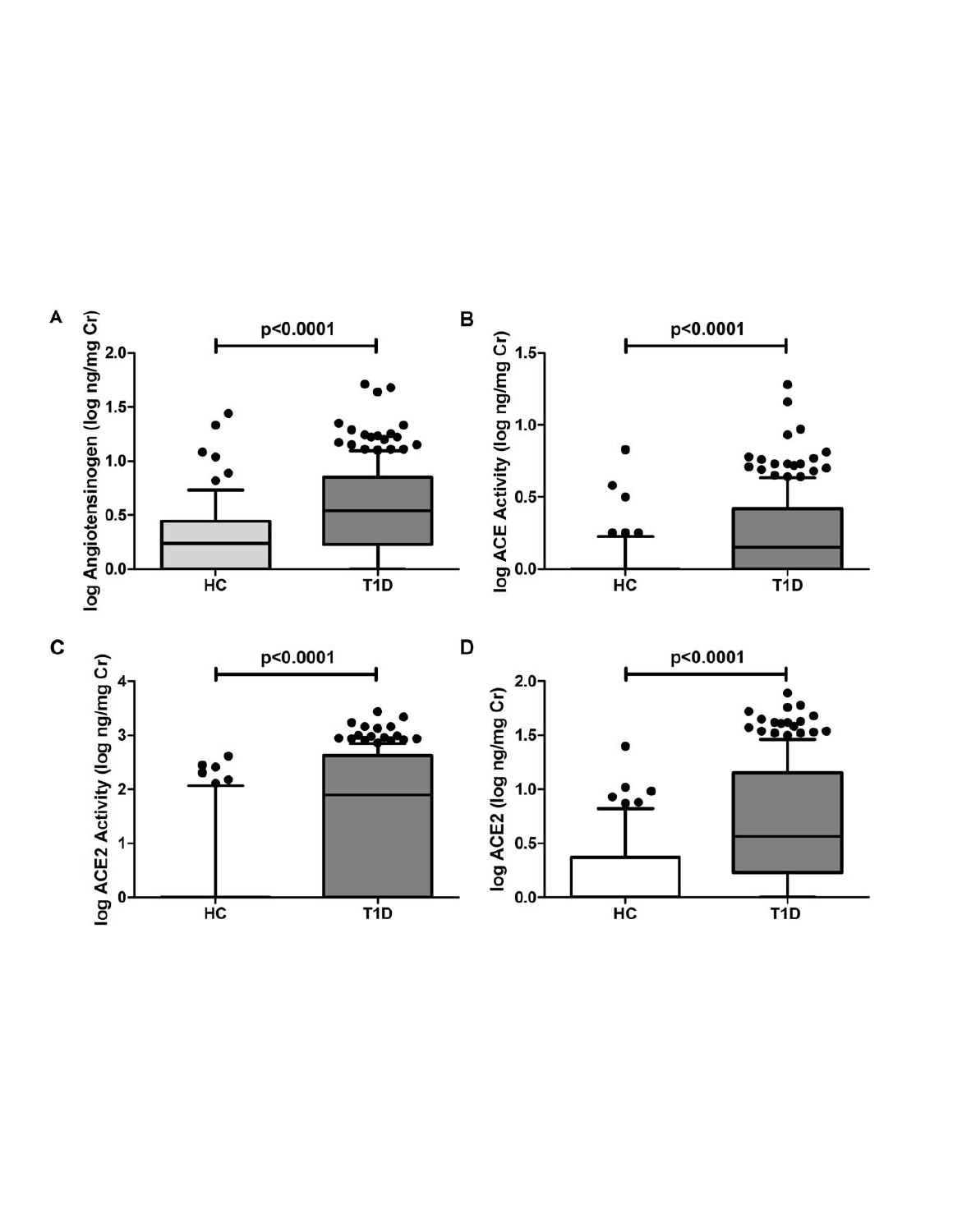